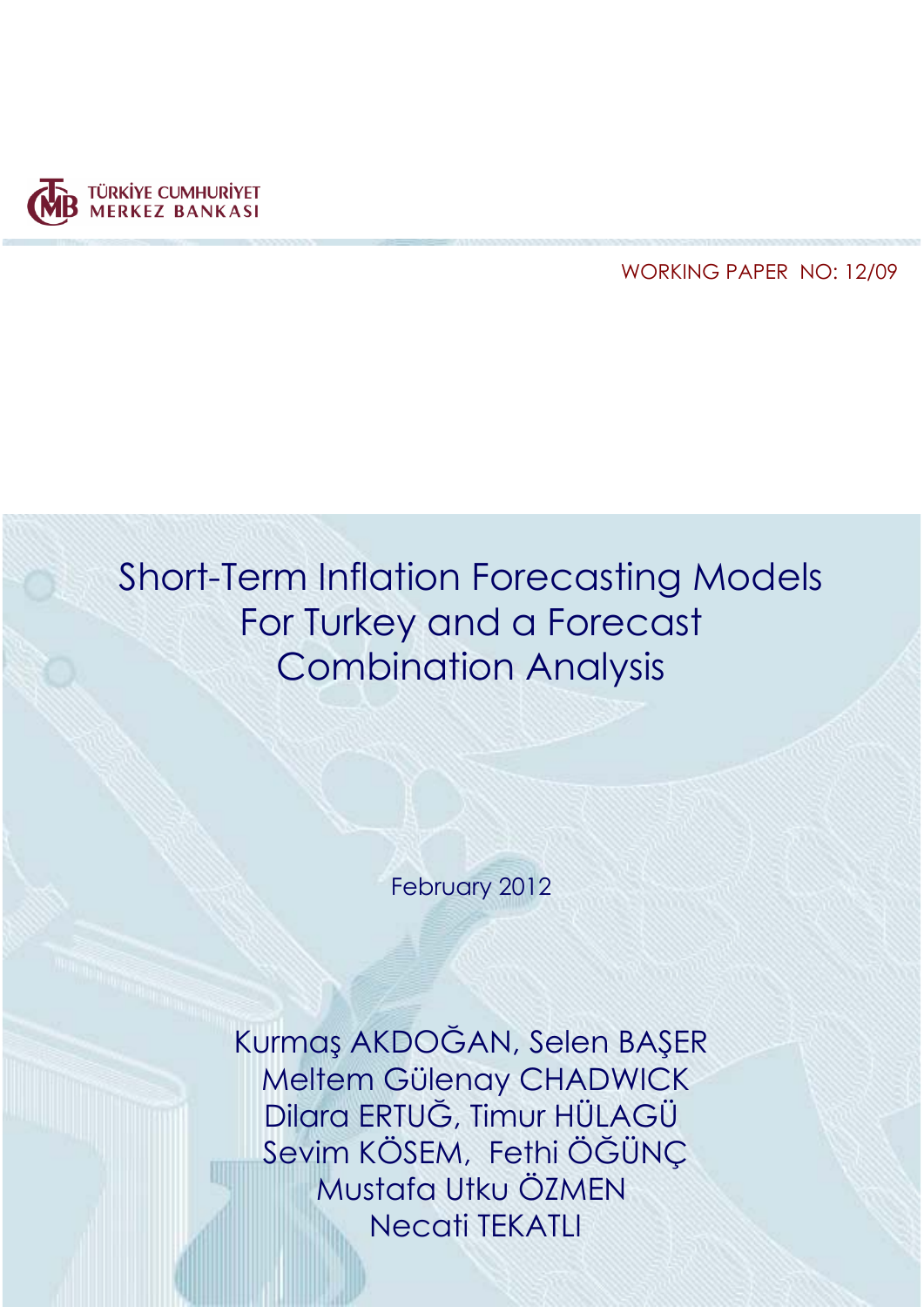© Central Bank of the Republic of Turkey 2012

Address: Central Bank of the Republic of Turkey Head Office Research and Monetary Policy Department İstiklal Caddesi No: 10 Ulus, 06100 Ankara, Turkey

> Phone: +90 312 507 54 02

Facsimile: +90 312 507 57 33

> The views expressed in this working paper are those of the author(s) and do not necessarily represent the official views of the Central Bank of the Republic of Turkey. The Working Paper Series are externally refereed. The refereeing process is managed by the Research and Monetary Policy Department.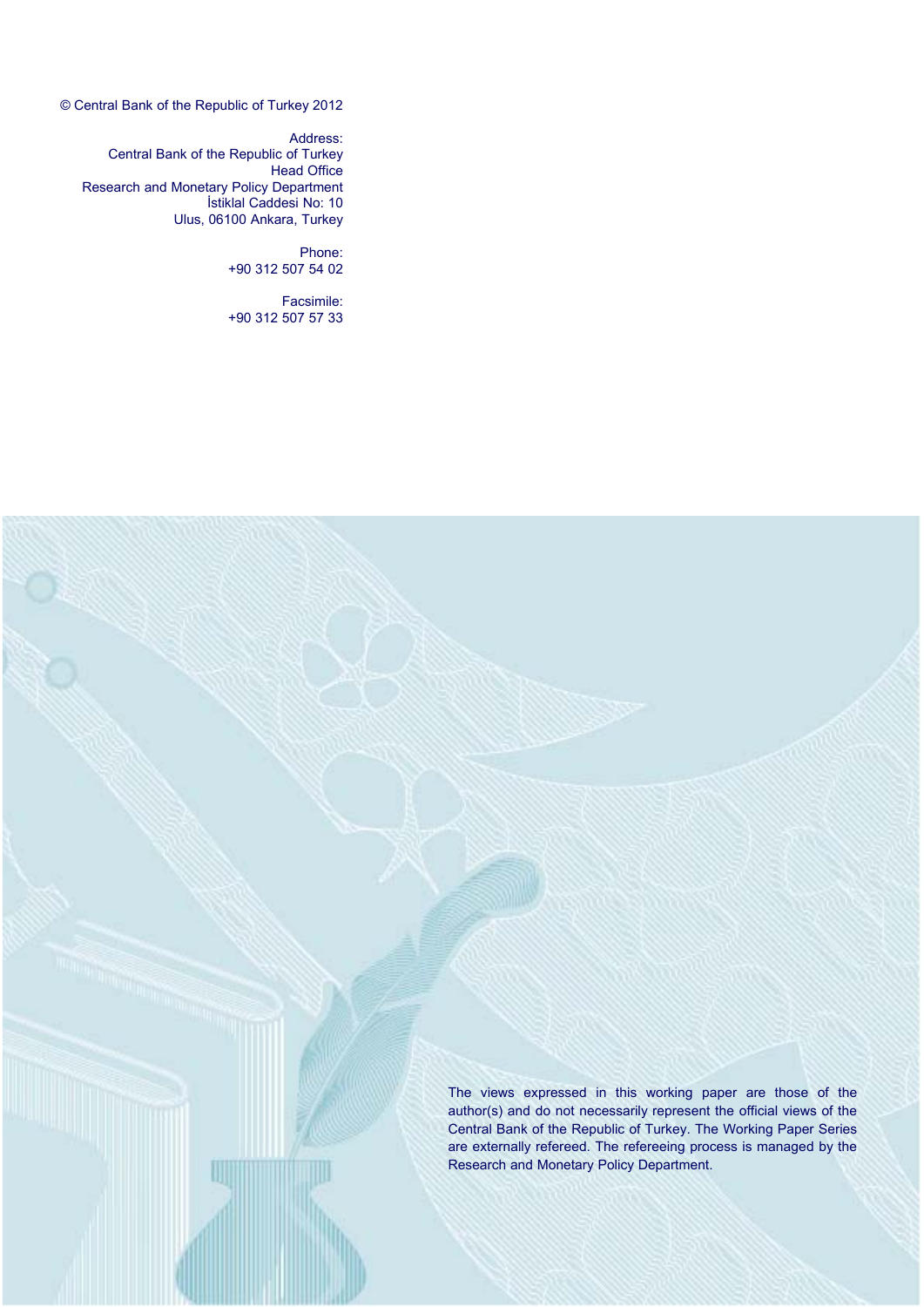# **SHORT-TERM INFLATION FORECASTING MODELS FOR TURKEY AND A FORECAST COMBINATION ANALYSIS\***

Kurmaş Akdoğan, Selen Başer, Meltem Gülenay Chadwick, Dilara Ertuğ, Timur Hülagü, Sevim Kösem, Fethi Öğünç<sup>‡</sup>, Mustafa Utku Özmen, Necati Tekatlı

Central Bank of the Republic of Turkey

February 2012

#### **Abstract**

In this paper, we produce short term forecasts for the inflation in Turkey, using a large number of econometric models. In particular, we employ univariate models, decomposition based approaches (both in frequency and time domain), a Phillips curve motivated time varying parameter model, a suite of VAR and Bayesian VAR models and dynamic factor models. Our findings suggest that the models which incorporate more economic information outperform the benchmark random walk, and the relative performance of forecasts are on average 30 percent better for the first two quarters ahead. We further combine our forecasts by means of several weighting schemes. Results reveal that, the forecast combination leads to a reduction in forecast error compared to most of the models, although some of the individual models perform alike in certain horizons.

Keywords: Inflation, Short-term Forecasting, Forecast Combination.

JEL classification: C52, C53, E37.

l,

<sup>\*</sup> We thank Domenico Giannone, seminar participants at Central Bank of the Republic of Turkey and anonymous referee for their valuable comments and suggestions on the topic. The views and opinions presented in this study belong to the authors and do not necessarily represent those of the Central Bank of the Republic of Turkey or its staff.

<sup>‡</sup> Corresponding author: Fethi Öğünç (E-mail: fethi.ogunc@tcmb.gov.tr).

Address: Central Bank of the Republic of Turkey (TCMB), Research and Monetary Policy Department, İstiklal Caddesi, No: 10, 06100-Ulus, Ankara, Turkey. Phone: +90-312-507-5465. Fax: +90-312-507-5732.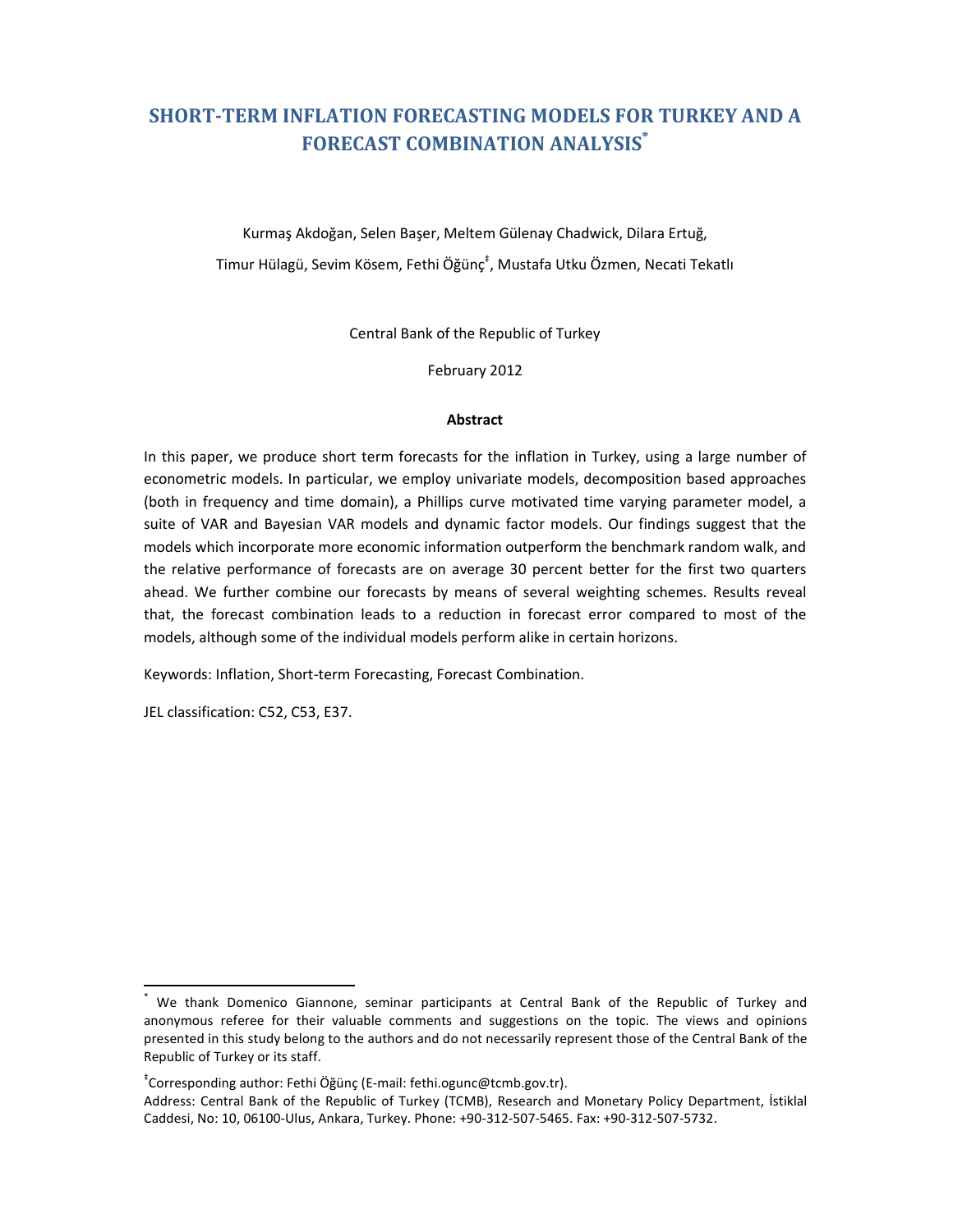#### **1. INTRODUCTION**

l,

The primary goal of the Central Bank of Turkey (CBT) is to achieve and maintain price stability through the framework of inflation targeting policy. Accordingly, predicting the future course of inflation in a precise manner is a crucial objective to maintain this goal. To predict inflation, the CBT uses a large information set coming from expert judgments, which is derived using both nowcasting tools, and a variety of models ranging from simple traditional time series models to theoretically well-structured dynamic stochastic general equilibrium (DSGE) models. This paper aims to contribute to this information pool by providing a very rich set of short-term model-based inflation forecasts and combining these forecasts to obtain a more accurate forecast of inflation.

In the forecasting framework of the CBT, the medium term inflation projections are based on the information obtained from the short-term inflation projections (mainly one or two quarters ahead). Therefore, it is essential for the CBT to base the medium term forecasts on more accurate and well performing short-term projections, which rely on the maximum information set available. To this end, in this study, we use different modeling approaches in order to improve the performance of short term projections, and we merge the forecasts from various econometric models following the forecast combination literature to give the single best forecast.<sup>1</sup> Our forecasting exercise in this paper is a purely model-based mechanical one, where our results do not contain any judgmental information. In this respect, combined forecasts can be considered as a summary of the information contained in the data. $2$  Therefore, they are included as an input (in addition to ones coming from other sources) to the policy makers' information set.

In this paper, we estimate series of models that are frequently employed in the forecasting studies of most central banks. We employ univariate models, vector autoregressive (VAR) models, Bayesian VARs, decomposition based approaches, unobserved component models and data intensive dynamic factor models. Our approach is similar to the Bank of England's (BoE) suite of statistical forecasting models (see Kapetanios et al., 2007), and the forecasting literature displays that the forecasting experience of short-term inflation forecasting is quite alike at peer central banks.<sup>3</sup> Based on the projection process of the forecasting framework of the CBT, which can be attributed to the Quarterly Inflation Report, in this paper we estimate our models on a quarterly basis.<sup>4</sup> However, since inflation projections are reported on an annual base in the Quarterly Inflation Report of the CBT, in our paper all forecast error computations are reported using annual inflation rates.

In this study, we focus on the period after the 2001 financial crisis in Turkey. Following the 2001 crisis, Turkey abandoned the fixed/managed exchange rate regime and adopted the floating exchange rate regime in line with a smooth transition to inflation targeting policy. By means of these

 $1$  Forecasting literature states that approaches which are solely based on empirical models are more convenient for short term projections (up to a year), as they are not very sound for getting grasp of the whole story behind the building stones of the economy, and dealing with Lucas critique. This is one of the reasons why central banks use small or large scale structural general equilibrium models for medium term forecasting.

 $^{2}$  There are also some judgment based forecasting approaches utilized at the CBT, which we refer them as judgmental forecasts. One of them (for short-term forecasting) is the disaggregated approach, in which main goods and services components of the CPI are projected separately (due to their heterogeneity) and then combined in line with their individual share in the consumer basket. In this respect, the approach we follow in this study should be considered as one side of the coin, where the other side is only composed of judgmental forecasts.

 $3$  See, for example, Bjørnland et al. (2008) for Norges Bank, Andersson and Löf (2007) for Riksbank.

 $<sup>4</sup>$  Seasonal ARIMA and wavelet filter approach are the only exceptions, which are estimated on a monthly base.</sup>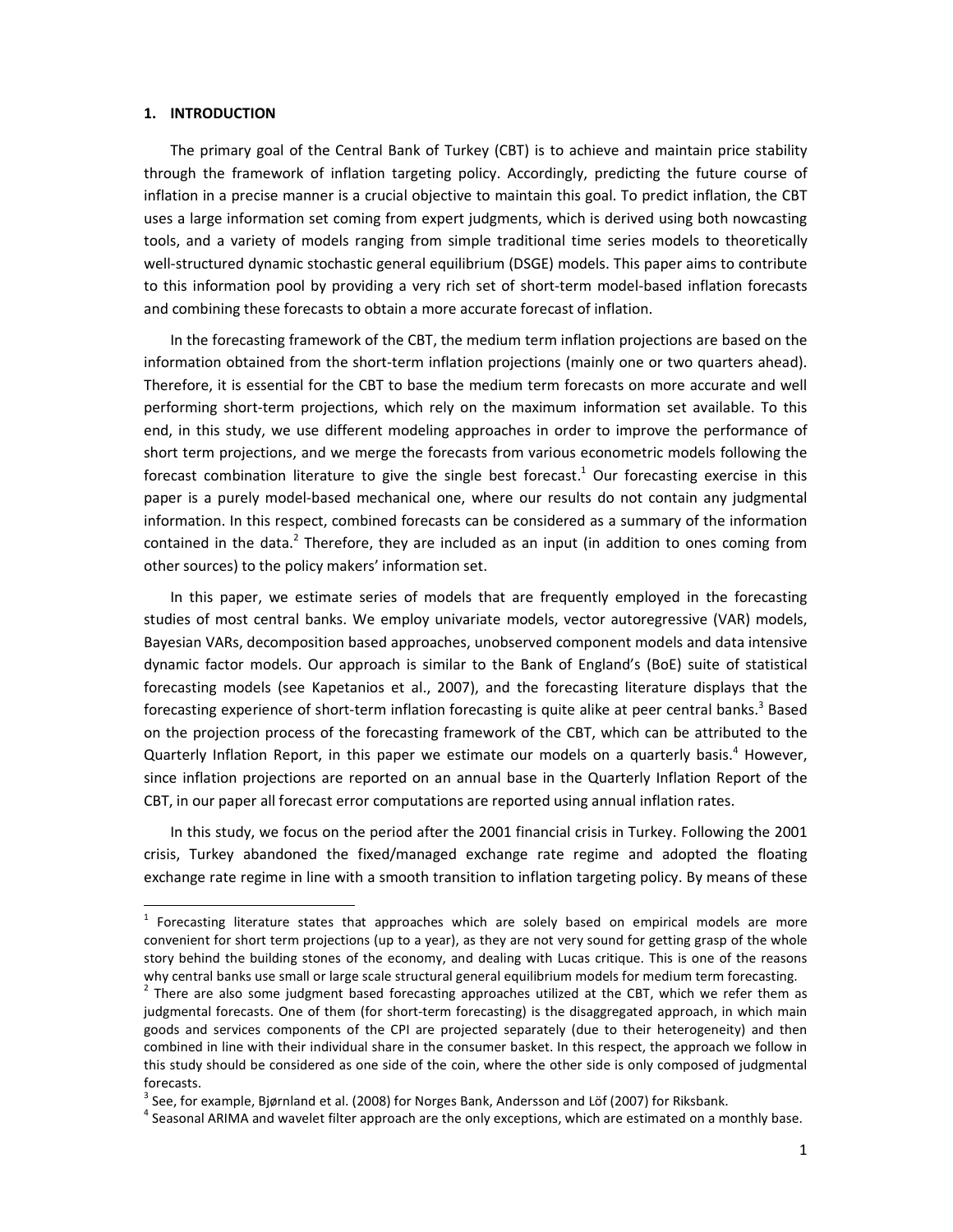substantial changes in the policy making, the economic system in Turkey moved towards a period of rapid structural transformation, in which, the size and even the direction of the relationship between all macroeconomic variables have changed significantly. Altering price dynamics in this new phase, and the lower information content of pre-2001 period data concerning the prediction of the future, led our focus on post-2001 period.

While working with the forecasting models in this paper, we employ the CPI excluding unprocessed food and tobacco instead of the headline CPI as the main variable of interest. This is due to the fact that the unprocessed food and tobacco prices exhibit the highest unexpected volatility within the CPI sub-components in Turkey (Öğünç, 2010). Severe volatility, which is an inherent characteristic of unprocessed food prices, and tax adjustments on tobacco cause a remarkable forecast uncertainty. Short-term forecasting practices generally claim that, it is quite problematic to model the evolution of inflation dynamics, which include these highly volatile items. Even more notably, these very volatile sub-components of the CPI are one of the factors that are beyond the control of monetary policy. The topic of keeping the certain sub-components of the CPI, which have unpredictable/unexpected volatility, out of the forecasting procedures is also highlighted by the CBT (2010). Accordingly, the CBT started to publish forecasts of the CPI inflation excluding unprocessed food and tobacco in its Quarterly Inflation Report starting from the last quarter of 2010. With this perspective, in this paper we prefer using the CPI excluding unprocessed food and tobacco, as the price index to be projected.

Before starting the projection exercise we analyzed the stability and stationarity of our quarterly inflation series. This is important since our sample includes the period of global crisis and thus it is likely to observe a break in the mean, which should be taken into account for both estimation and forecasting purposes. To this end, we conducted Bai and Perron (1998) and Quandt-Andrews<sup>5</sup> structural break tests which endogenously determine the possible break date.<sup>6</sup> Results of both tests show that there exists no structural break in the mean of inflation. Finally, the unit root test results show that quarterly inflation is stationary at 1 percent significance level.

A forecasting model with a good in-sample fit does not necessarily imply that it will have a good out-of sample performance, and therefore we apply pseudo out-of-sample forecasting exercises, which aim to replicate the experience that a forecaster faces in a forecasting practice. To this end, we divide our sample period (2003Q1:2011Q2) into two parts. The first period is the training sample, which includes all data up to 2009Q3, and the second period is the forecasting sample, which includes the remaining data from 2009Q4 to 2011Q2.<sup>7</sup> We use the training sample to estimate the forecasting models and to obtain one to four quarters ahead forecasts from these models. Extending the estimation period one period at a time, we store the forecasts at each step, which are obtained for one to four quarters ahead. This process is repeated until we reach the end of pseudo out-ofsample period.<sup>8</sup> In this study, the forecast performance of the models is measured with the root

l,

<sup>&</sup>lt;sup>5</sup> See Andrews (1993) and Andrews and Ploberger (1994).

 $^6$  The results of structural break tests are available upon request. We used the Hansen's (1997) asymptotic pvalues for Quandt-Andrews test to make sure that the results are not affected from the finite sample problem.

 $^7$  The end period of the training sample is chosen as 2009Q3 to include the possible implications of the financial crises in the models so that they will provide better out-of-sample forecasts. In addition, to have a reasonable number of out-of-sample forecasts it was necessary to end the training period around 2009Q3.

 $8$  In the first step of our forecasting practice, we use the training sample, and get forecasts starting from 2009Q4 up to 2010Q3 and we store these forecasts. Moving one period forward in the next step, we reestimate all the models including one more data period, and we use the data until the fourth quarter of 2009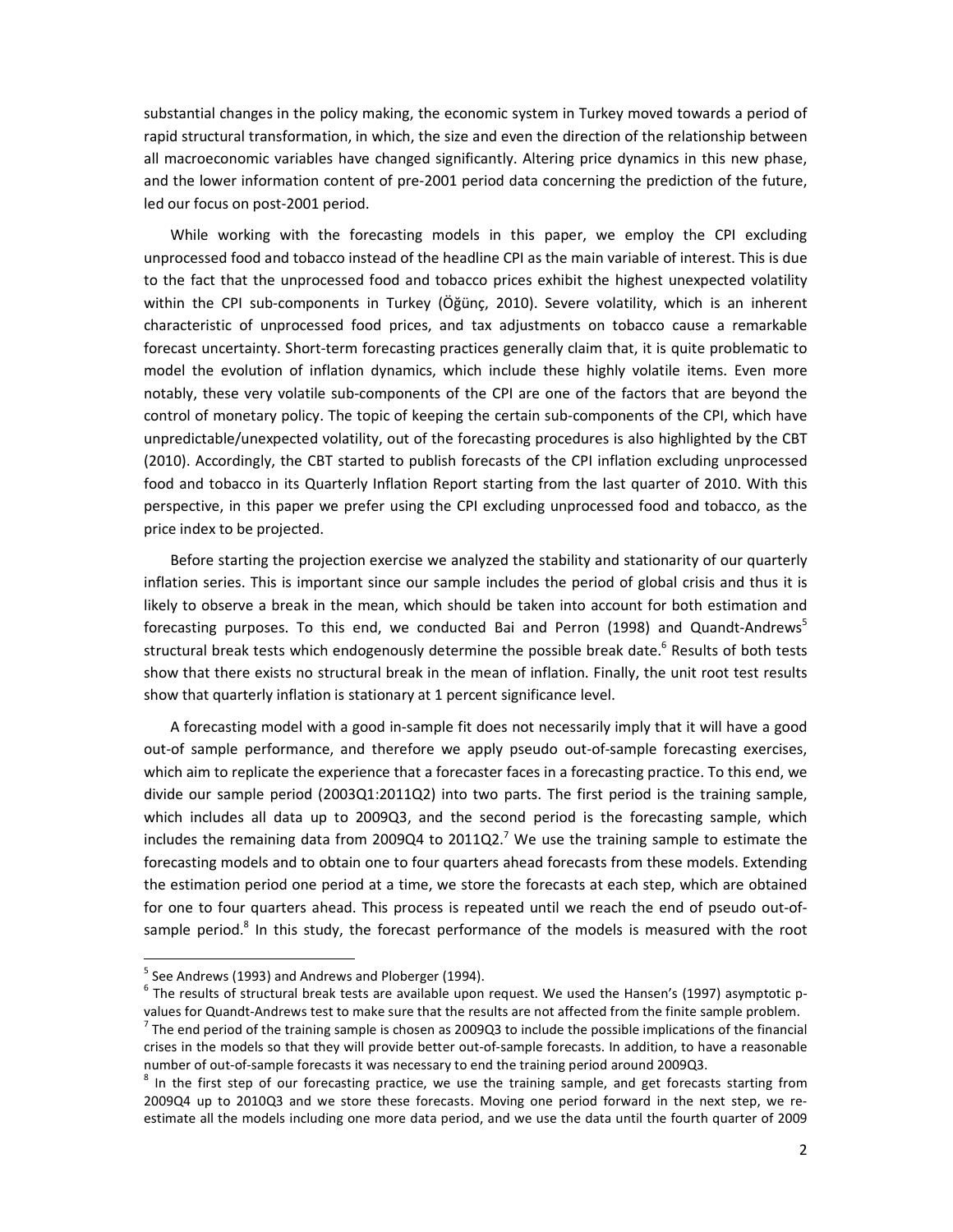mean squared error (RMSE), which is calculated separately for each forecast horizon. Based on the forecast errors, we derive the forecast combination weights and compute the results for forecast combination in line with these weights.

The findings of this paper suggest that, the models which use multivariate predictors outperform univariate models in terms of forecasting inflation in Turkey. Compared to a benchmark random walk model, the relative performance of forecasts from these multivariate models are, on average, 30 percent better for the forecast horizon of one and two quarters. This result comes as no surprise, since multivariate models exploit larger data sets, which are likely to contain more information about inflation, compared to univariate models. Although the best performing individual model of each horizon differs, the performance of BVAR is rather close to the superior models of each horizon. Finally, our results show that forecast combination in general leads to a reduction in forecast error compared to individual models and slightly improves on the BVAR when RMSE weighting scheme is adopted.<sup>9</sup>

The plan for the remainder of the paper is as follows. We briefly summarize the building blocks of the forecasting models in the next section. In Section 3 we explain the forecast combination procedure we utilized in our short-term forecasting practice and in section 4 we present our results. Finally, section 5 concludes the paper.

#### **2. MODELS**

-

We use several types of models for the short-term forecasting of inflation in Turkey. We now introduce each of these and discuss some empirical aspects.

#### **2.1 UNIVARIATE MODELS (Choosing the Benchmark)**

Univariate models are commonly used as benchmarks in the forecasting literature. Quite often these simple models are found hard to beat compared to large multiple-equation models such as vector autoregression and traditional structural macroeconomic models.<sup>10</sup> Moreover, having few independent variables, they are considered to be convenient for short data samples. The univariate modeling in this study includes the following family of models; unconditional mean, random walk, autoregression and seasonal autoregressive integrated moving average. Among them, the benchmark model is chosen on the basis of forecast errors.

#### *2.1.1 Unconditional Mean*

The first candidate benchmark model is the unconditional mean (UM), which states that the variable of interest is equal to the average of its past without any restriction or *a priori* information:

and get forecasts for the period starting from 2010Q1 up to 2010Q4. This exercise is performed repeatedly until the estimation period covers our full sample period (2003Q1:2011Q2).

 $9$  Short pseudo out-of-sample period is one of the important drawbacks of this study and the results of pseudo analysis may be limited to the period studied, which is an unusual period in itself, since it involves the effects of global financial crisis. Therefore, relative performance of the models used in this study might change as the real-time records accumulate over time.

 $10$  For a review of literature on forecasting using univariate models with the US data, see Stock and Watson (2008). For the Euro area, Hofmann (2008) shows that the random walk model cannot be outperformed significantly by any other alternative models. For emerging European countries, Arratibel et al. (2009) find that in the short term, with the exception of a few countries, it is difficult to find models that significantly outperform the benchmark random walk model.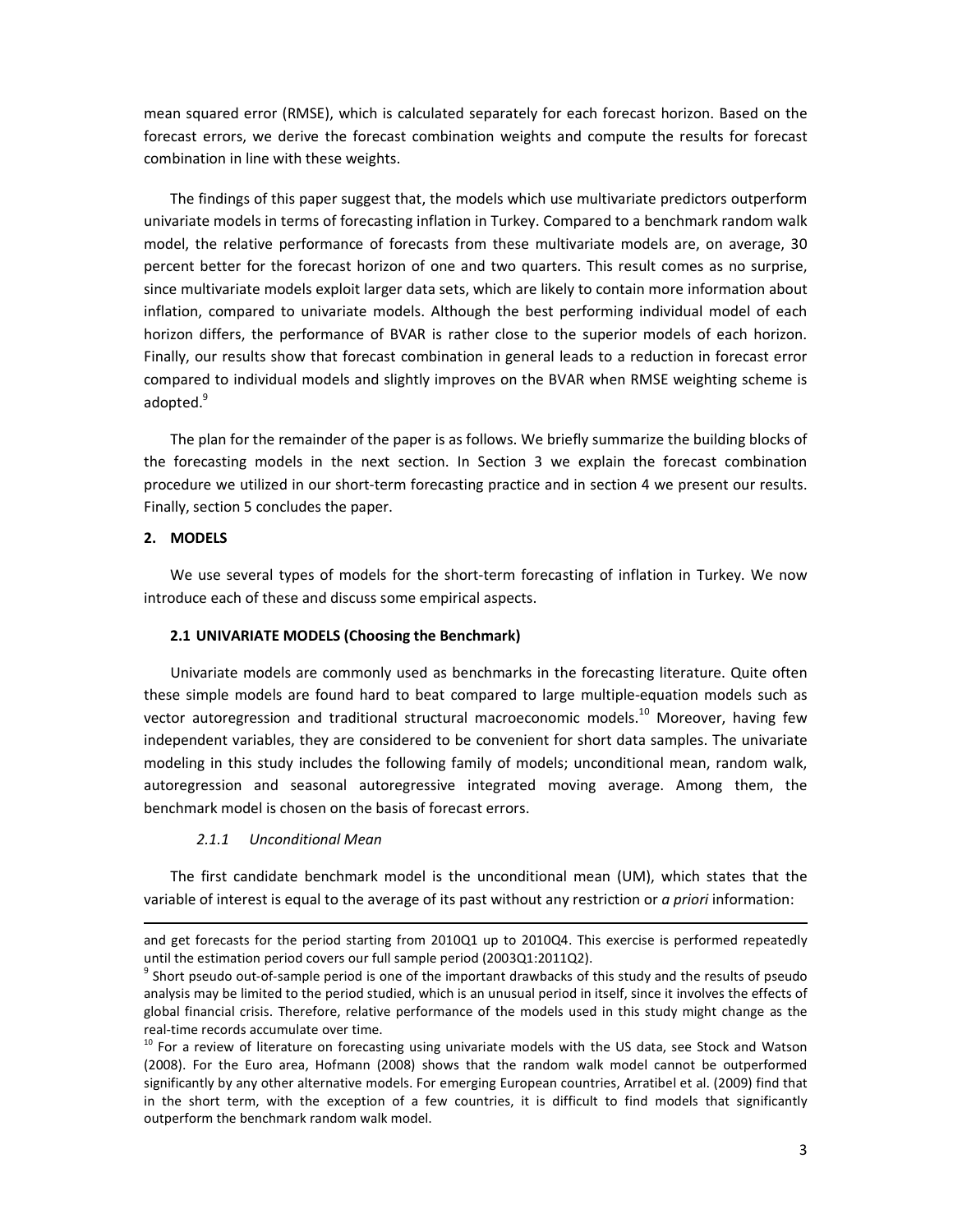$$
\pi_{t+h} = \alpha + \varepsilon_{t+h},\tag{1}
$$

where  $h = 1, ..., 4$  is the forecast horizon, and  $\pi_{t+h}$  is the  $h$ -period-ahead annual inflation rate. This model suggests that the best inflation forecast for any horizon is the average of realized rates of inflation. Therefore; all forecasts are same for all horizons. UM is argued to perform well in long horizons rather than short horizons, since the series are mean-reverting in a stationary world and inflation target serves as a strong factor driving the inflation rate in the long run (Kapetanios et al*.*  2007).

#### *2.1.2 Random Walk*

There are two different approaches to model random walk in the literature. The first one is the iteration approach, which is used to describe the traditional random walk (RW\_T):

$$
\pi_{t+h} = \pi_t + \varepsilon_{t+h},\tag{2}
$$

where  $\pi_t$  is the annual inflation rate which equals to  $((cpix_t - cpix_{t-4})/cpix_{t-4})*100$ . Here  $cpix_t$ refers to consumer price index excluding unprocessed food and tobacco products. According to the traditional random walk, the inflation forecast for any  $h$  is equal to the last realized value of annual inflation rate. In other words, the last realized value of annual inflation is iterated forward to compute future inflation conditional on information up to time t. In this study, the benchmark model is chosen as the traditional random walk since it produces lower RMSEs.

The second approach, which is also called as the "naïve" random walk, is the direct approach (RW\_D). This model states that  $h$ -period-ahead inflation is forecast by the last observed  $h$  period inflation rate:

$$
\pi_{t+h}^h = \pi_t^h + \varepsilon_{t+h}^h,\tag{3}
$$

where  $\pi^h_{t+h}$  is the h-period-ahead annualized inflation rate,  $\pi^h_t$  is the h period seasonally adjusted annualized inflation rate and calculated as  $(((\text{cpix}_t - \text{cpix}_{t-h})/\text{cpix}_{t-h}) + 1)^{4/h} - 1) * 100.^{11}$ 

#### *2.1.3 Autoregression (AR)*

Another candidate benchmark is the AR(1) model:

$$
\pi_{t+h} = \beta_0 + \beta_1 \pi_{t+h-1} + \beta_2 S_1 + \beta_3 S_2 + \beta_4 S_3 + \varepsilon_{t+h},\tag{4}
$$

where  $\pi_{t+h}$  is the h-period-ahead quarterly inflation rate,  $\pi_t$  is the quarterly inflation and calculated as  $(cpix_t - cpix_{t-1})/cpix_{t-1}$ ) \* 100. Since quarter on quarter values are used, seasonal dummies  $(S_i$ 's) are introduced into the equation.

#### *2.1.4 Seasonal ARIMA*

l,

Our last linear univariate model is the s*easonal ARIMA* (SARIMA) model. The general multiplicative form of the SARIMA can be given as:

$$
\phi_p(B)\Phi_p(B^s)(1-B)^d(1-B^s)^p cpi x_t = \theta_q(B)\theta_q(B^s)\varepsilon_t,\tag{5}
$$

 $11$  Unadjusted consumer price index is used throughout the paper, only exception is the direct random walk process.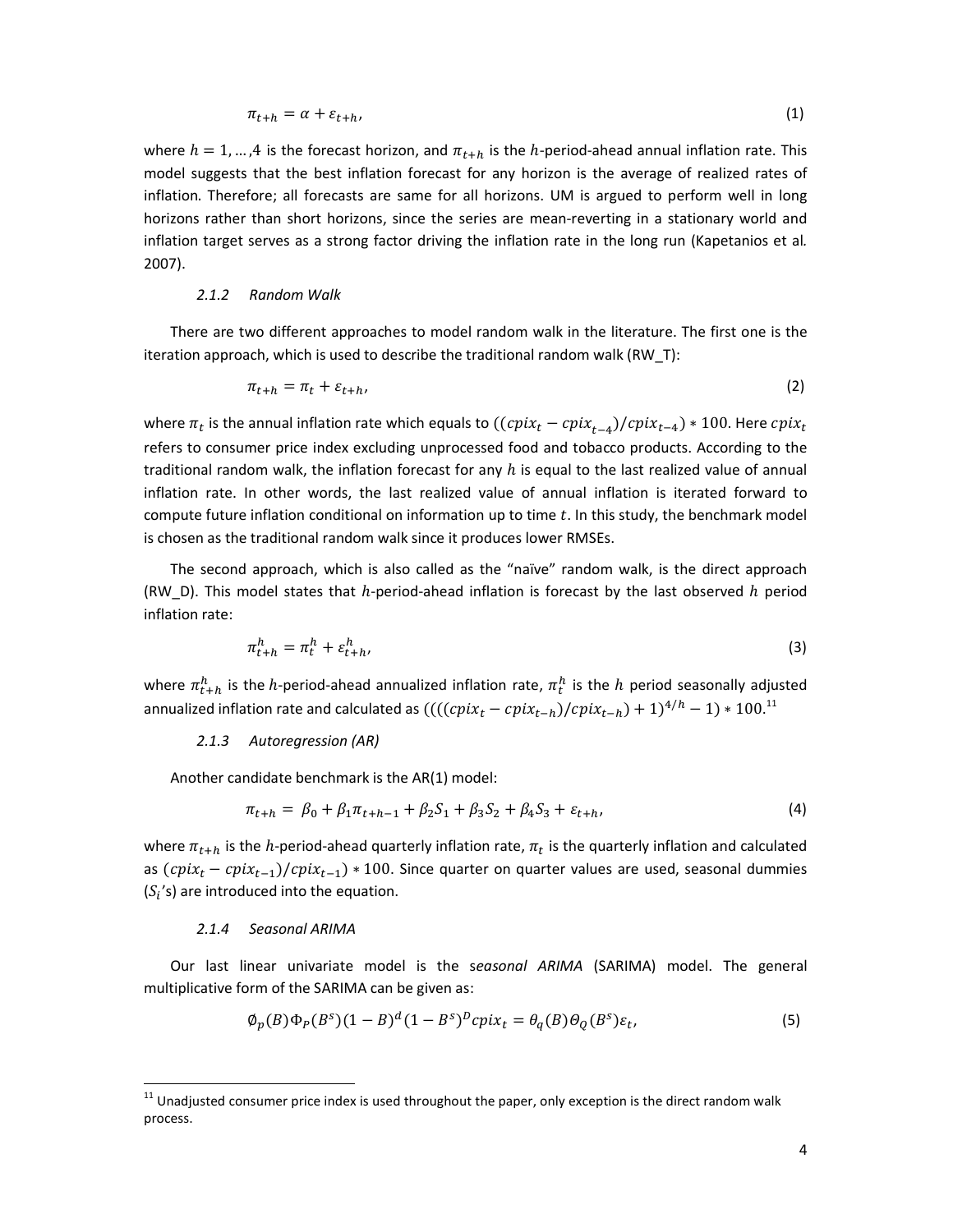where  $\phi(B)$  and  $\Phi(B)$  are the regular and seasonal AR polynomials respectively, B is the lag operator,  $1 - B$  is the regular and  $1 - B<sup>s</sup>$  is the seasonal first difference, and  $\theta(B)$  and  $\Theta(B)$  are the regular and seasonal MA polynomials, respectively.  $s$  represents the number of seasons and equals to 12 as we use monthly inflation series.  $p(P)$  shows the number of autoregressive lags,  $d(D)$  is the order of integration and  $q(Q)$  refers to the number of moving average lags of the regular part (seasonal part). Finally,  $\varepsilon_{\rm t}$  is a white noise sequence. A SARIMA model in the multiplicative form is commonly denoted as  $(p, d, q)(P, D, Q)_{s}$ .

After applying the model identification procedure of the Demetra+ software, the SARIMA model for  $\textit{cpix}_t$  is found to be $(1,1,0)(0,1,1)_{12}$ , which can be shown as:

$$
(1 + \varnothing_1 B)(1 - B)(1 - B^{12})\text{cpix}_t = (1 + \varnothing_1 B^{12})\varepsilon_t.
$$
\n<sup>(6)</sup>

Obviously, forecasts from (6) can be computed by:

$$
cpi_{t+h} = (1 - \emptyset_1)cpi_{t+h-1} + \emptyset_1 cpi_{t+h-2} + cpi_{t+h-12} - (1 - \emptyset_1)cpi_{t+h-13} - \emptyset_1 cpi_{t+h-14} + \emptyset_1 \varepsilon_{t+h-12} + \varepsilon_{t+h}.
$$
\n
$$
(7)
$$

#### **2.2 NONLINEAR MODELS**

Nonlinear models can be broadly classified into two groups according to the assumed switching behavior of the variable under consideration between different regimes. On one hand, Markovswitching models employ transition probabilities characterized by a Markov chain process, under the presumption that the regime switch is determined by an unobservable variable. Threshold models, on the other hand, assume regime changes are determined by an observable variable. Self-exciting threshold models, in particular, allow for the regime change to be determined by the past values of the series itself. Two popular examples for threshold framework are the Threshold Autoregression (TAR) model, which assumes a sharp transition between the regimes, and the Smooth Transition Autoregression (STAR) model, which implies a gradual adjustment.

A first step in nonlinear model building is linearity testing as suggested by Teräsvirta (2005). In case nonlinearity is detected, the following step would be selecting the transition framework as discussed above. However, if the null of linearity is not rejected, then it is best to avoid nonlinear modeling. As the argument goes, threshold or smooth transition frameworks, both of which imply nested linear models, suffer from identification problem under a linear data generating process, as will be discussed in a while. This may lead to inconsistent parameter estimates and therefore would produce inferior forecasts. Therefore, we first conduct unit root tests to detect the presence of a mean-reverting behavior in inflation, towards a long-run value.

Under the presence of nonlinearities, it is well documented that conventional unit root tests yield low power in assessing whether the series display a stationary or unit root behavior.<sup>12</sup> To address this issue, we employ TAR unit root tests developed by Caner and Hansen (2001) and Exponential Smooth Transition Autoregression (ESTAR) unit root tests developed by Kapetanios et.al (2003) both of which provide more robust testing procedures when the underlying process might be subject to nonlinearities.

TAR models assume that small deviations from a long-run value are disregarded while the adjustment in response to large deviations is *immediate*. Specifically, we postulate the equation:

1

 $12$  See Hansen (1996) and Balke and Fomby (1997).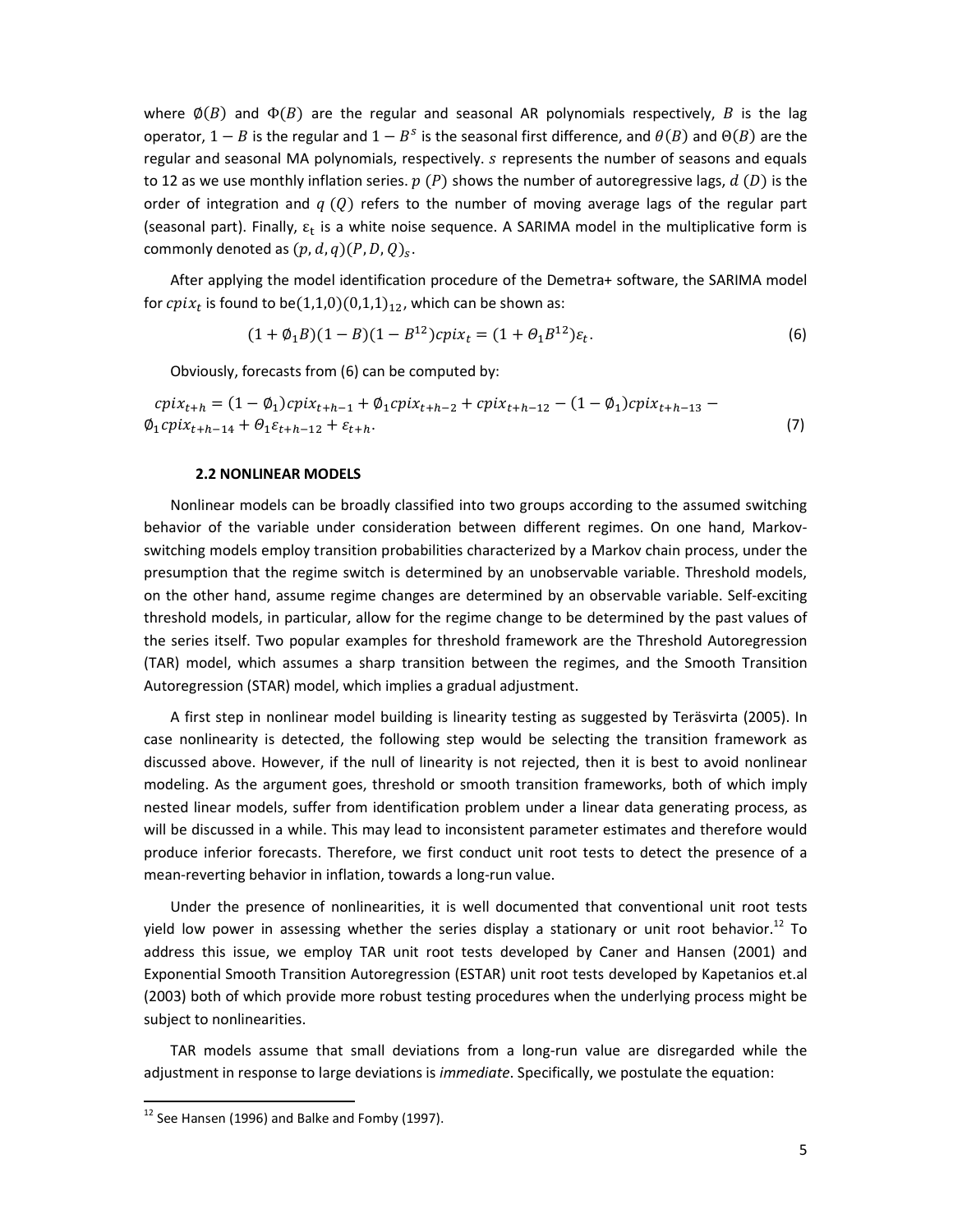$$
\Delta \pi_t = I_t \rho_1 \pi_{t-1} + (1 - I_t) \rho_2 \pi_{t-1} + \varepsilon_t,
$$
\n(8)

where  $I_t$  is the indicator function with

$$
I_t = \begin{cases} 1 & \text{if } y_{t-1} < \lambda \\ 0 & \text{if } y_{t-1} \ge \lambda \end{cases} \tag{9}
$$

Following Enders and Granger (1998) and Caner and Hansen (2001), which propose a self-exciting threshold framework, we choose  $y_{t-1} = \pi_t - \pi_{t-m}$ , where the adjustment process is determined by the previous changes in  $y_t$ , against a threshold. Caner and Hansen (2001) propose a joint test for nonlinearity and nonstationarity where the standard null hypothesis  $H_0: \rho_1 = \rho_2 = 0$  is tested against two alternatives, including  $H_{A1}: \rho_1 < 0, \rho_2 < 0$ , which suggests overall stationarity and;

$$
H_{A2}: \begin{cases} \rho_1 < 0 \text{ and } \rho_2 = 0\\ \rho_1 = 0 \text{ and } \rho_2 < 0' \end{cases} \tag{10}
$$

which implies a partial unit root case with stationarity in one of the regimes and nonstationarity in the other.<sup>13</sup> In economics terms, this model conjectures that when the inflation level exceeds a certain threshold, central bank actions bring it back to its long run value *immediately*.

Another way to model the aforementioned adjustment in inflation is employing ESTAR models, which assume that the adjustment is *gradual*. This framework is appealing when it takes time to see the full effect of the response of the monetary authority to deviations around the inflation target. The formal model in Kapetanios et.al (2003) can be written as:

$$
\Delta \pi_t = a_1 \pi_{t-1} + a_2 \pi_{t-1} G [1 - exp(-\theta (\pi_{t-d} - \lambda)^2)] + \varepsilon_t.
$$
\n(11)

The transition function  $G(•)$  includes the coefficient of the speed of adjustment  $\theta$ , which determines the smoothness of the transition between regimes. Similar to Kapetanios et al. (2003), we impose a mean-zero stochastic process, setting  $\lambda = 0$  and further choose  $a_1 = 0$  assuming that the series display a unit root behavior when it is close to its long-run value, yet has a mean-reverting behavior when it is far away from it. Setting the delay parameter as  $d = 1$ , we obtain

$$
\Delta \pi_t = a_2 \pi_{t-1} G \left[ 1 - \exp(-\theta \pi_{t-1}^2) \right] + \varepsilon_t \tag{12}
$$

The null hypothesis is  $H_0: \theta = 0$  against the alternative  $H_A: \theta > 0$ . To address unidentified parameter ( $a_2$ ) problem under the null, Kapetanios et al. (2003) suggest an auxiliary regression using a first order Taylor series approximation. The general model including serially correlated errors then  $reads:$ <sup>14</sup>

$$
\Delta \pi_t = \sum_{j=1}^p p_j \Delta \pi_{t-j} + \gamma \pi_{t-1}^3 + \varepsilon_t.
$$
\n(13)

We conduct both of the mentioned nonlinear unit root tests using data with different frequency (monthly and quarterly) due to short-data span; with and without seasonal adjustment, and with alternative lag structures (1 to 12 months and 1 to 4 quarters). In any of these cases, neither TAR nor ESTAR unit root test results suggest presence of nonlinearity.<sup>15</sup> Hence, we conclude that nonlinear modeling would not add any significant value to the forecasting exercise for the moment as discussed above.

1

<sup>&</sup>lt;sup>13</sup> The optimal threshold level  $\lambda$  and the lag length,  $m$ , are chosen in an endogenous manner via minimizing the residual sum of squares of the least squares estimation of (8).

<sup>&</sup>lt;sup>14</sup> The asymptotic critical values for the t-statistics by employing the OLS estimation of  $\gamma(\hat{y})$  are given in Kapetanios et al. (2003).

 $15$  Results are not shown but available upon request.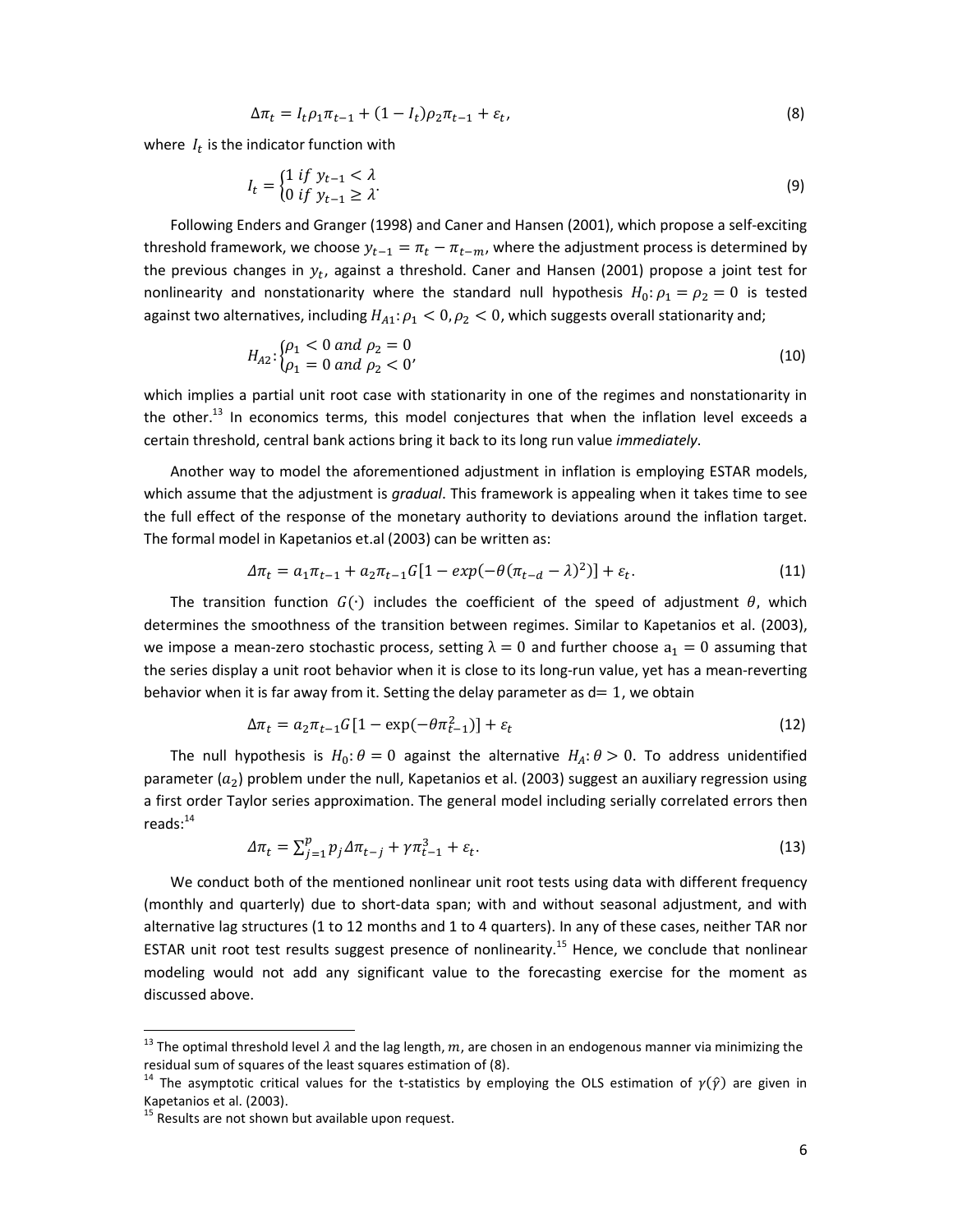#### **2.3. DECOMPOSITION BASED MODELS**

Decomposition based models for inflation forecasting mainly originates from the idea that inflation itself is a composition of two distinct parts, i.e. a permanent and a transitory part. The former refers to the underlying trend of inflation whereas the latter refers to fluctuations which will be corrected in short term and therefore do not affect the underlying trend inflation. Since these two distinct parts are not directly observable, some filtering methods are utilized to extract these components and to forecast inflation. In this study, we consider two different decomposition approaches, one working in the frequency domain (WAVE) and the other in the time domain (UC).

#### *2.3.1 Wavelet Filter Approach*

In order to separate the short term noise from the unobserved trend, different filtering methods are introduced on the frequency domain through the introduction of the Fourier series transformation.<sup>16</sup> This transformation enables the transition between time and frequency domain. On the frequency domain, a filter is implemented in order to remove the movements on specified frequencies. Based on this transformation, many filters have been introduced in the literature in order to approximate the ideal filter on frequency domain. Most commonly used ones are Hodrick-Prescott, Baxter-King and Christiano-Fitzgerald filters.<sup>17</sup> However, these filters are inflexible by construction as they are based on the assumption that a series is composed of trigonometric sine and cosine functions throughout the entire sample. This inflexibility makes these filters less successful in the detection of transitory movements and effective time periods of the frequencies. In this context, we use wavelet filter in this study which is flexible as it relies on the assumption that a series is composed of special wavelet functions that can expand or shrink.<sup>18</sup>

Specifically, the wavelet transformation separates a series into different components in the frequency domain by using special type of wavelet functions. The scaled versions of *father* and *mother* wavelet functions are:

$$
\theta_{j,k}(t) = 2^{-\frac{j}{2}} \theta(\frac{t - 2^{j}k}{2^{j}})
$$
\n(14)

and

l,

$$
\varphi_{j,k}(t) = 2^{-\frac{j}{2}} \varphi(\frac{t-2j_k}{2^j}),\tag{15}
$$

and the wavelet decomposition of a time series is given as:

$$
x(t) = B_j + D_j + D_{j-1} + \dots + D_1,\tag{16}
$$

where  $B_j = \sum_k b_{j,k} \theta_{j,k}(t)$  and  $D_j = \sum_k d_{j,k} \varphi_{j,k}(t)$ , (17)

and  $B_j$  is the approximate component while  $D_i$  i=1,...,j are the orthogonal detail components. Here, the highest frequencies are denoted by D1 and D2 components, where they correspond to cycles with 2-4 periods and 4-8 periods, respectively. In other words, components D1 and D2 refer to the short term fluctuations within a time series.

 $16$  The discussion of the frequency domain and the introduction of wavelet filters mainly draw from Akkoyun et al. (2011).

 $17$  See Hodrick and Prescott (1997), Baxter and King (1999), Christiano and Fitzgerald (2003).

 $18$  Gençay et al. (2002) present the advantages of the wavelet filters.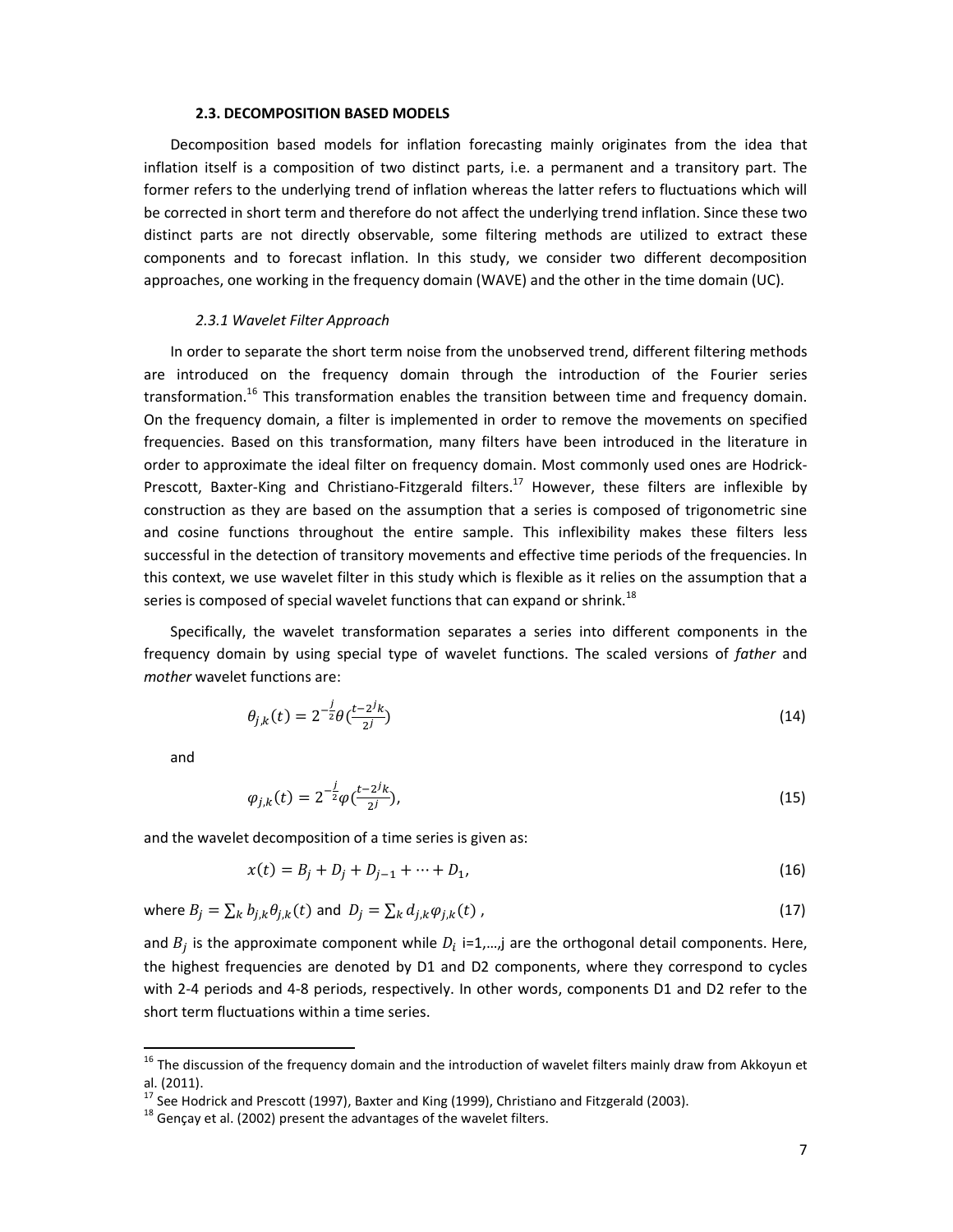In order to forecast inflation, we first decompose price index into three unobserved parts; main trend and two parts corresponding to the short term fluctuations. This is done by applying wavelet filters to the price index excluding unprocessed food and tobacco and extracting short term fluctuations, corresponding to 2-4 and 4-8 month cycles, as D1 and D2 components. As the wavelet filters decompose a series in an additive manner, the subtraction of the D1 and D2 components from price index yields the unobserved trend component labeled as  $\mathit{cpi}^{trend}\ (B_j)$ . In the last step, we forecast these three components in time domain separately and then combine the forecast series back together in order to reach the price index forecasts. Once the components are available, forecasting is done by using time series techniques. In particular, each component is modeled as follows:

$$
D1_{t+1} = \alpha + \sum_{i=0}^{1} \beta_i D1_{t-i} + \sum_{i=0}^{1} \theta_i \epsilon_{t-i} + \sum_{j=1}^{11} \phi_j S_j + \epsilon_{t+1},
$$
\n(18)

$$
D2_{t+1} = \alpha + \sum_{i=0}^{3} \beta_i D2_{t-i} + \sum_{i=0}^{1} \theta_i \epsilon_{t-i} + \sum_{j=1}^{11} \phi_j S_j + \epsilon_{t+1},
$$
\n(19)

$$
cpix_{t+1}^{trend} = \alpha + \beta cpix_t^{trend} + \sum_{i=0}^{1} \theta_i \epsilon_{t-i} + [\ln(time)]^2 + \epsilon_{t+1},\tag{20}
$$

where S<sub>j</sub>'s refer to seasonal dummies and *time* refers to linear time trend. Finally, the price index forecast for one-period-ahead is simply the summation of three components:

$$
cpix_{t+1} = cpix_{t+1}^{trend} + D1_{t+1} + D2_{t+1}.
$$
\n(21)

Each specification above includes AR and MA terms. In the models of short term fluctuations, D1 and D2, seasonal dummies are also included. These specifications are determined on the basis of insample forecasting performance. The advantage of forecasting three unobserved components separately is the fact that all components have different time series properties. D1 and D2 components are series moving around zero with different frequency lengths. Therefore, modeling them separately improves the performance of short term forecasting. On the other hand, the trend part is indeed the noise-free price index which inherently contains a time trend. Likewise, modeling the trend by itself also yields better in-sample forecasts.

Once the components are extracted, forecasts of each component are generated using equations above for 12 months ahead of the current period. Then, summing these forecast components yields the forecast of price index for four quarters ahead, using which annual inflation rates are computed.

#### *2.3.2 Unobserved Component Model*

In this part, the price series is decomposed into two additive components, trend and cycle, using the unobserved components model (UC) utilized by Clark (1987). The model can be illustrated as:

$$
cpix_t = n_t + x_t, \tag{22}
$$

$$
n_t = g_{t-1} + n_{t-1} + \nu_t, \quad \nu_t \sim i.i.d. \ N(0, \sigma_v^2), \tag{23}
$$

$$
g_t = g_{t-1} + \omega_t, \quad \omega_t \sim i.i.d. \ N(0, \sigma_\omega^2), \tag{24}
$$

$$
x_t = \phi_1 x_{t-1} + \phi_2 x_{t-2} + e_t, \quad e_t \sim i.i.d. \ N(0, \sigma_e^2), \tag{25}
$$

where  $cpix_t$  is the quarterly price series,  $n_t$  is a stochastic trend component, and  $x_t$  is a stationary cyclical component. The drift term,  $g_t$ , in the stochastic trend component is modeled as a random walk.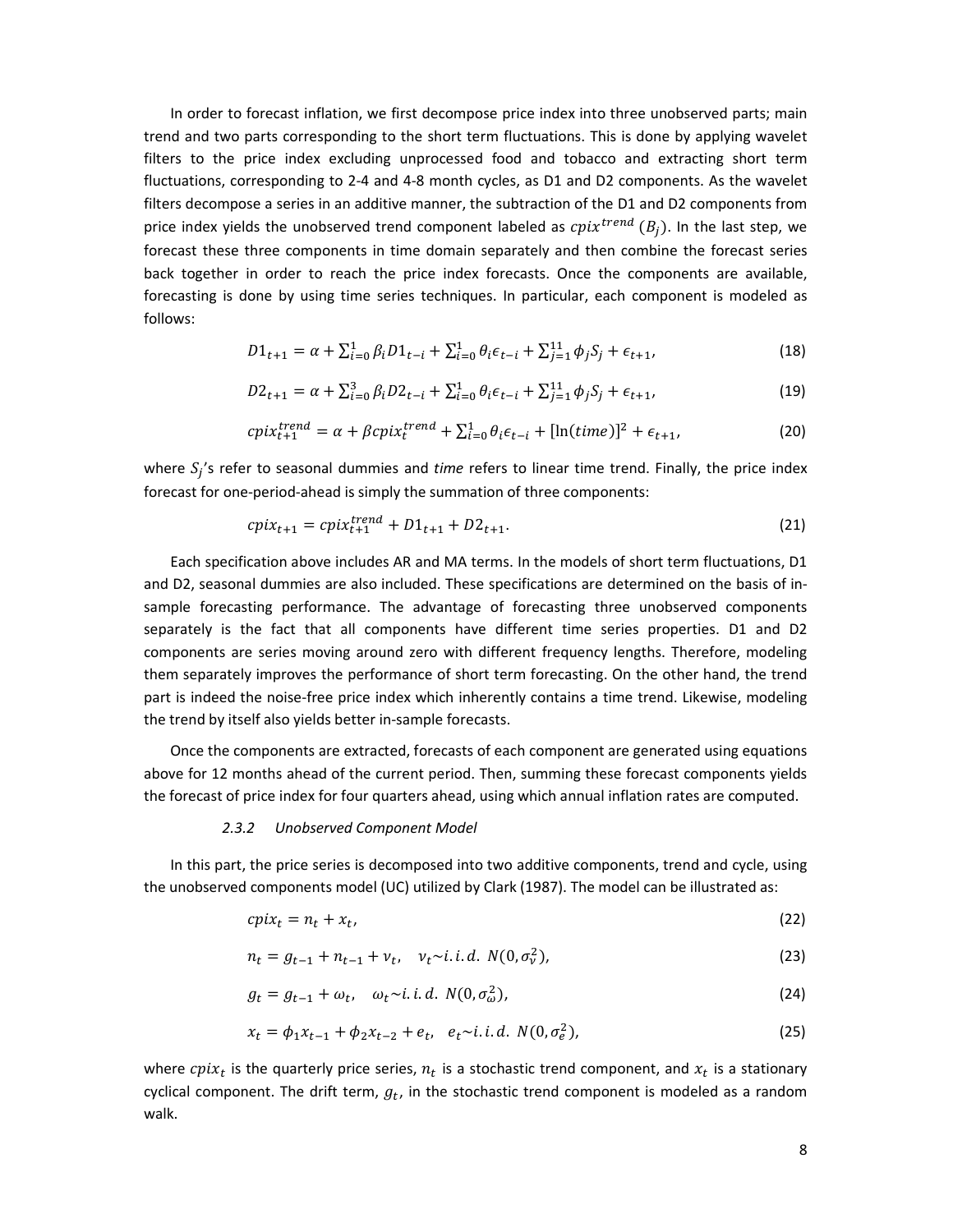After formulating the above model in state-space representation, we use Kalman Filter to get the dynamics of each component.<sup>19</sup> Coefficients of the model are estimated via maximum likelihood procedure. Obviously, forecasts from (22) can be computed by:

$$
cpix_{t+h} = n_{t+h} + x_{t+h} \tag{26}
$$

#### **2.4. A PHILLIPS CURVE MOTIVATED TIME-VARYING PARAMETER MODEL**

Phillips curve is a widely used canonical economic model to forecast inflation in the literature.<sup>20</sup> It can be broadly thought as forecasting inflation based on some measure of economic activity such as output gap or unemployment rate.

Large number of studies examined whether this approach is successful in forecasting inflation or not. While Atkeson and Ohanian (2001) argues the usefulness of the short-run Phillips curve to forecast inflation for US, Stock and Watson (2008) suggests that the performance of the curve is episodic because the slope of the short-run Phillips curve appears to change over time.<sup>21</sup> Considering the latter as well as the structural change Turkish economy experiencing, we estimate the Phillips curve in a time varying fashion. Specifically, we estimate an unobserved component model in which the parameters are unobserved states and evolve as random walk processes.<sup>22</sup> By doing so, we allow the model parameters to vary over time contrary to the standard models. This modeling approach enables us to address the theory and time series models in a coherent structure and it is especially useful for estimating relationships that are subject to change. Considering Turkey's switch to inflation targeting regime within the period at issue, it is not difficult to motivate the time-variation in the parameters.

The general form of the (TVP) model is given by:

$$
\pi_t = \beta_{0,t} + \sum_{i}^{p} \beta_{1i,t} \tilde{y}_{t-i} + \sum_{i}^{n} \beta_{2i,t} \Delta p m_{t-i} + \sum_{i}^{k} \beta_{3i,t} \Delta e_{t-i} + \beta_{4,t} \Delta entax_t + \sum_{i}^{s} \beta_{5i,t} S_{i,t} + \epsilon_t, \quad \epsilon_t \sim NID(0,R),
$$
\n(27)

$$
\beta_{i,t} = \beta_{i,t-1} + v_{i,t} \, , \, v_t \sim NID(0,Q), \tag{28}
$$

where  $\tilde{\mathbf{y}}_t$  ,  $pm_t$ ,  $e_t$  and  $entax_t$  are the output gap, import price denominated in US dollars, exchange rate (\$/TL) and average taxes on fuel oil prices, respectively.  $S_i$  is  $i^{\text{th}}$  quarterly seasonal dummy variable and  $\beta_{0,t}$  is the drift term which captures the low-frequency changes in the level of inflation. As an economic activity measure, we prefer to utilize the output gap, which is recently estimated by Öğünç and Sarıkaya (2011) with a Bayesian New Keynesian perspective, rather than the original unemployment gap measure. The rest of the terms intended to capture some components of the marginal costs and seasonal variations in the pricing behavior. Lag structure of the model is

l,

<sup>&</sup>lt;sup>19</sup> See Harvey (2006) for details.

 $20$  See Phillips (1958), Stock and Watson (1999, 2008), Faust and Wright (2011) among many others.

 $21$  Önder (2004) claims that the inflation forecasts obtained from the Phillips curve for the 1987–2001 period deliver accurate results in the case of Turkey.

 $22$  This model is different from the unobserved component model (UC) above in the sense that the latter analyzes own dynamics of the series. Hence, we find it more appropriate to include this model in a separate section.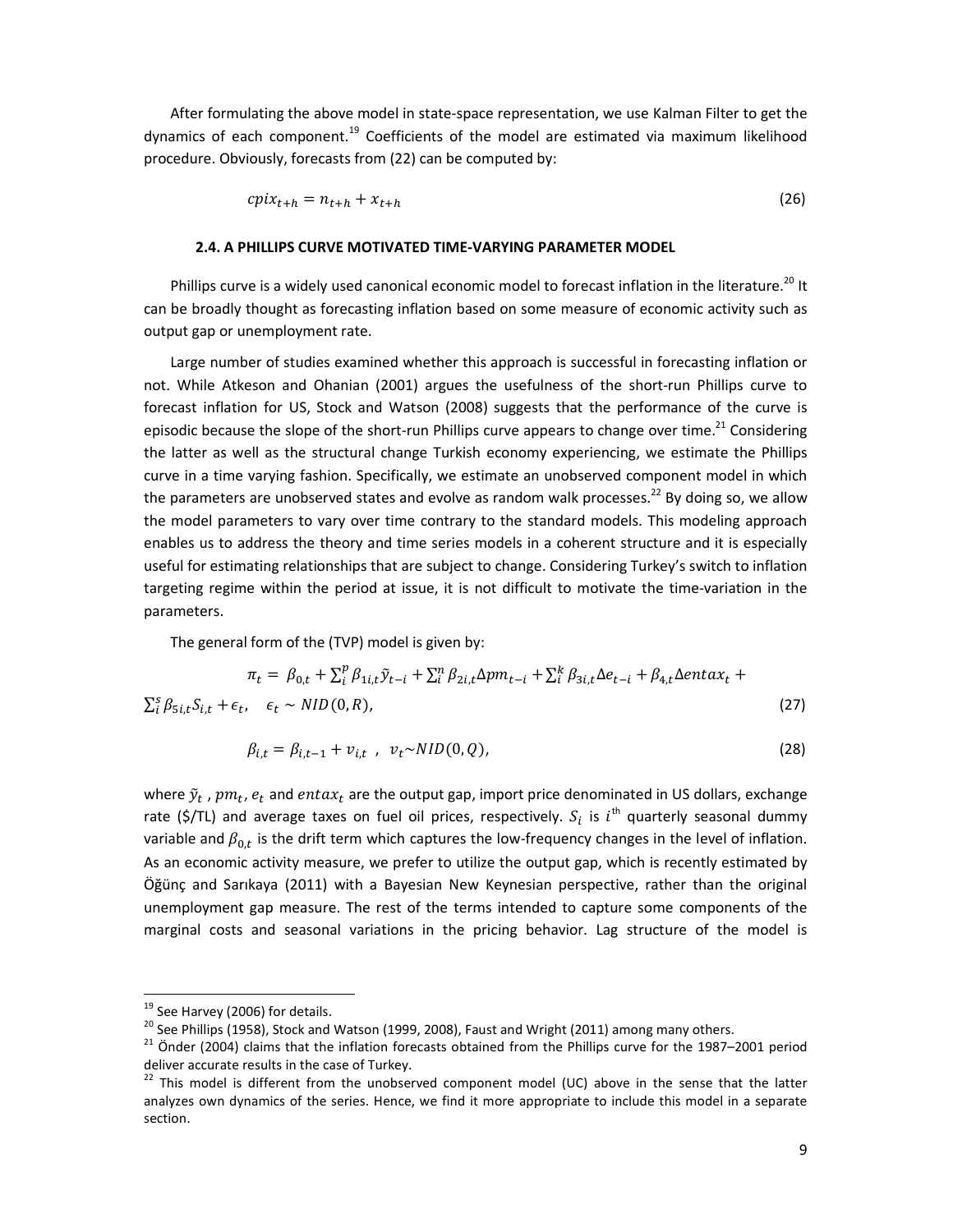determined on the basis of general to specific modeling approach. The model is written in linear state space form and then estimated by exploiting the Kalman filter.

While forming the forecasts, we prefer using averages of the last 4 quarter estimates of  $\beta$ s to ensure some persistency. With this approach, it is possible to take into account the recent information without putting too much emphasize on the last estimate. Relaxing the conventional restriction that the parameters of the model are constant over time provides some flexibility to capture the changes in inflation dynamics.<sup>23</sup> In this respect, it can be argued that this approach is robust to some form of structural change, such as intercept shifts. Finally, note that  $\beta$ s used in forecasts are the filtered (one-sided) estimates.

#### **2.5. VECTOR AUTOREGRESSION (VAR)**

l,

Another method that is used to forecast inflation in this study is the VAR.<sup>24</sup> A VAR model defines a set of endogenous variables as a function of their past and possibly a set of exogenous variables. A standard VAR with  $p$  lags is expressed as:

$$
y_t = A_0 + \sum_{i=1}^p A_i y_{t-i} + \epsilon_t
$$
\n(29)

where  $y_t = [y_{1,t},..., y_{m,t}]'$  is the vector of variables in the model,  $A_0$  is the  $m \, x$  1 vector of constants and  $A_i$  is the  $m x m$  matrix of coefficients of  $y_{t-i}$ .

In this study we have two particular unrestricted VAR models used to forecast inflation and we develop them at two steps. At first step, numerous VAR models are estimated using a pool of variables and their forecasts are stored. Then, the models are ranked according to their forecasting performances and top models, the ones with the lowest RMSEs, of each horizon are selected. The variables of these selected models are examined and the most repeated ones are recorded. At second step, two new VAR models are constructed using the most repeated variables of the best models, namely standard (VAR) and monetary VAR  $(mVAR)$ <sup>25</sup> The latter of these comprises all variables of the former and a monetary aggregate additionally. These models are fixed in the sense that they change neither at any recursive estimation nor forecasting horizon.

<sup>&</sup>lt;sup>23</sup> As a matter of fact, the estimates observationally imply a change in some of the model parameters. The evolution of the sum of the coefficients of exchange rate and import prices point to a recently declining passthrough effect of external factors. In addition, we observe an increase in the coefficient of output gap with the global financial crisis, in particular after the first quarter of 2009. These observations bring to mind the possibility of a structural change in the inflation dynamics. To see whether these observations are statistically relevant, we applied Quandt-Andrews break point test to the model without time variation in the parameters. Results obtained using Hansen's (1997) p-values suggest that the possible break date of 2008Q3 is not statistically significant.

 $24$  See Lack (2006), Andersson et al. (2007), Bjørnland et al. (2008), Bloor (2009) and Figueiredo (2010) for similar studies.

<sup>&</sup>lt;sup>25</sup> When deciding on the models, a common practice in literature is to use a time period coming before the pseudo out-of-sample period. In this way, the model estimation, selection and evaluation are all done in different sample periods. However, since we have limited number of observations we have adopted this twostage approach in the study.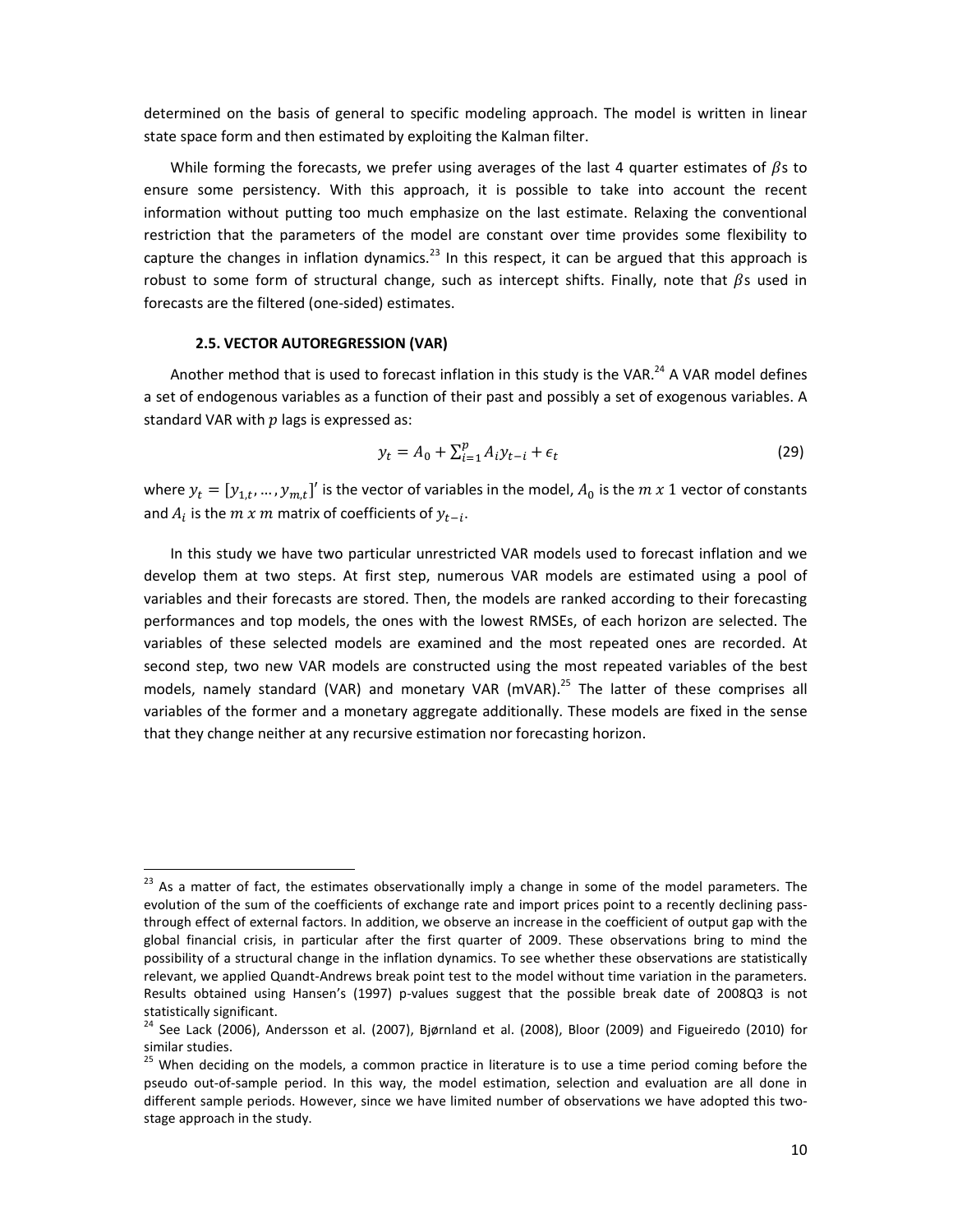#### *2.5.1 Building Our VAR Models*

In VAR based forecasting procedure, at first stage, a pool of 22 endogenous variables is designed in order to capture the fundamental dynamics of the economy. Clearly, the variable of interest,  $cpix$ , is included in all models. The remaining 21 variables are grouped into five categories: real activity measures, commodity prices, exchange rates, monetary aggregates and interest rate. In addition to these, a set of exogenous variables is also added to the pool. Table 1 shows these variables by categories. Estimated VAR models consist of two to four endogenous variables and at most two exogenous variables. Each model draws its variables from these categories in such a way that two or more variables from the same category never exist at the same time in the same model. These conditions yield 2,692 VAR models.

The choice of lag order,  $p$ , is prominent in VAR modeling. However, the decision on lag selection involves a trade-off: the higher the lag order, the less precise the coefficients due to a reduction in degrees of freedom. On the other hand, the lower the lag order, the more probable that some intertemporal dynamics are omitted and the autocorrelation in the residuals are not removed (Lack, 2006). Taking into consideration the limited number of observations and the number of variables used in our VARs, different maximum number of lags are allowed in lag selection tests. At each recursion, the lag length of each model is chosen by the Akaike information criteria (AIC).

We want to note that stationary forms of the variables are used in the models. The nonstationary variables are stationarized by taking quarterly percentage change. The principle components are extracted from the series which are rendered stationary using two different approaches: percentage change and the Hodrick-Prescott filtered gaps.

A further point when using the principle components in recursive regressions is the inclusion of *a priori* knowledge. The principle components involve the information inherent in the variables from which they are extracted. In other words, the components whose data start from the same period but ending at different dates are different. Therefore, it is delusive to use a principle component obtained from a group of variables ending in 2011Q1 in an estimation ending in 2009Q3 since the information after 2009Q3 will already be embedded in the principle component series. In order to include only the information known at 2009Q3 in an estimation ending at this point, the principle components are obtained from the variables ending in 2009Q3. Moving one quarter ahead, new components are derived from the same variables ending in 2009Q4. Hence, each time we move forward, new principle components are extracted from the very same variables and used in relevant recursive estimations.

#### *2.5.2 Forecasting Using the VAR Models*

At first stage, a total number of 2,692 VAR models are estimated and 2,692 inflation forecasts are obtained at each recursion in pseudo sample period for any  $h$ . Diagram 1 depicts the forecasting procedure for a VAR model for one quarter ahead.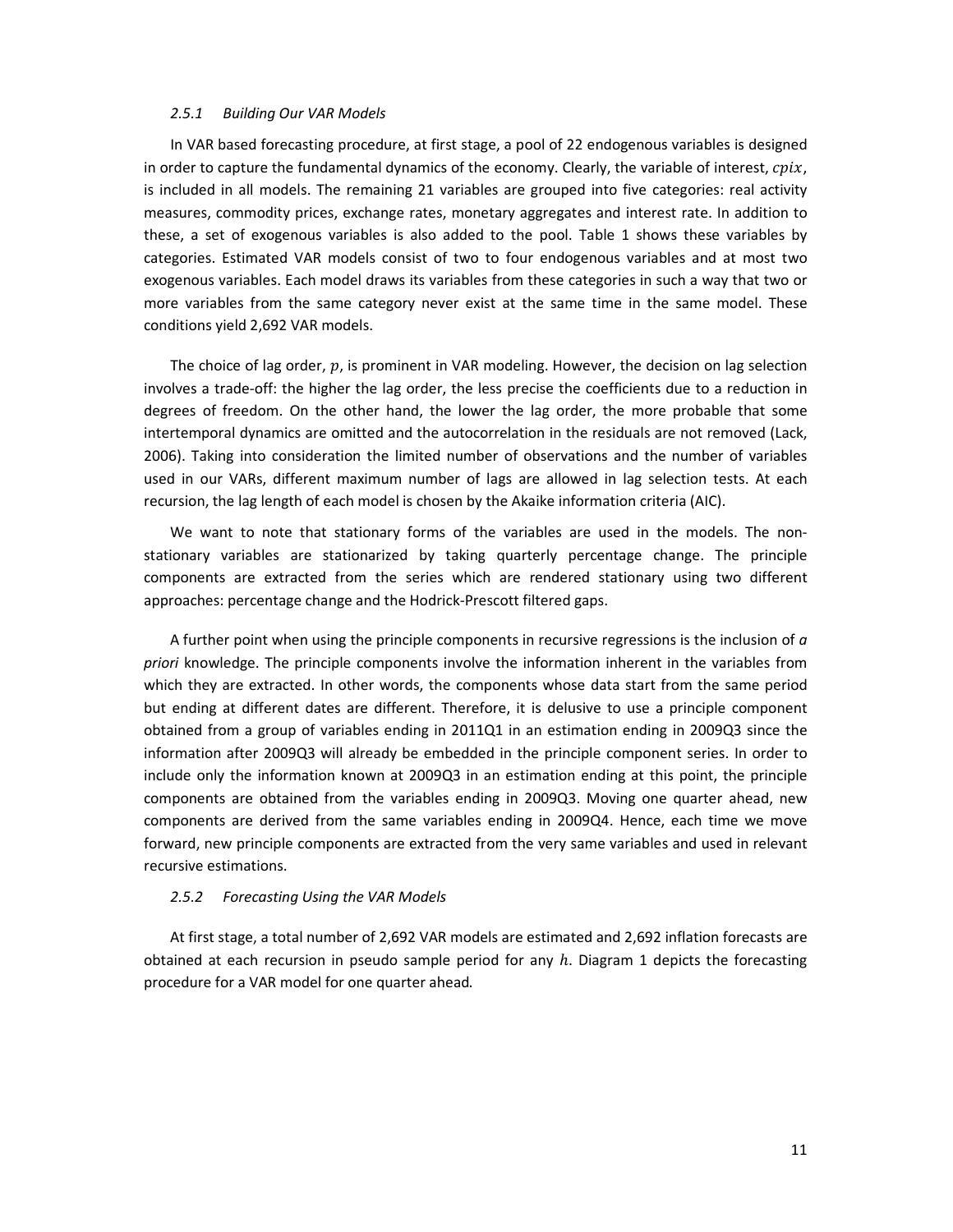### **Diagram 1 Forecasting Procedure for**  $h = 1$



 $f_t$ ,  $t = 2009Q4, \ldots, 2011Q1$ , stands for the forecast of inflation rate at time  $t - 1$ . Using the sample 2003Q1:  $t - 1$ , inflation forecast for t is obtained.

Then, the RMSE of each model is calculated as:

$$
RMSE_h{}^i = \sqrt{\frac{\sum_{t=2009Q3+h}^{2011Q1}(f_t - r_t)^2}{T}}
$$
\n(30)

where  $h = 1, \ldots, 4$  quarters, i represents the model and  $i = 1, \ldots, 2,692$ , T is the out-of-sample size and equals to 6 for  $h=1$ ,  $f_t$  denotes the forecast and  $r_t$  is the realized value of the annual inflation rate.<sup>26</sup> In this way, an RMSE vector of 2,692 elements is obtained and ranked from the lowest to the highest at each horizon. Based on the RMSE calculations, top 5 models of each horizon are selected.<sup>27</sup>

At second stage, we have examined the variables of all top 5 models, and recorded how many times each of these variables appear in these models. In other words, we have pinned down the most-repeated variables of the top 20 models. Finally, we set up two VAR models, namely VAR and mVAR, using these repetitive variables. Five and six endogenous variables are found in the VAR and mVAR models, respectively. Specifically, the VAR model includes the output gap, commodity price index, euro/TL nominal rate, benchmark interest rate and seasonal dummies (Table 2). It is of lag length one. The mVAR model contains all of the variables in the VAR and  $M_3$  additionally, and its lag order is one, as well. Therefore, at any time for any  $h$ , inflation forecasts are obtained from these two models.

#### **2.6 BAYESIAN VAR (BVAR)**

1

Bayesian vector autoregressive models were first proposed by Litterman (1980) as an alternative to standard VAR models to overcome the dimensionality problem. VAR models are useful for economic modeling since they allow for interaction of different related variables in forecasting macroeconomic variables. However, the problem of a typical VAR is the loss of degrees of freedom due to overparametrization. In VAR models, the number of parameters to be estimated increases geometrically with the number of variables and proportionally with the number of lags included. When the number of parameters is large relative to the available number of observations, the

<sup>&</sup>lt;sup>26</sup> Although most of the models are estimated quarterly, forecast errors are computed by using annual inflation rates.

 $27$  The top models are determined in the following way: using the ranked RMSE vectors, average of the forecasts of 1 to 60 best performing models are computed at each horizon. This yields 60 combined forecasts for any  $h$  at any time. In this way, 60 RMSEs are obtained and the lowest RMSEs occurred when forecasts of the top five models of each horizon are combined.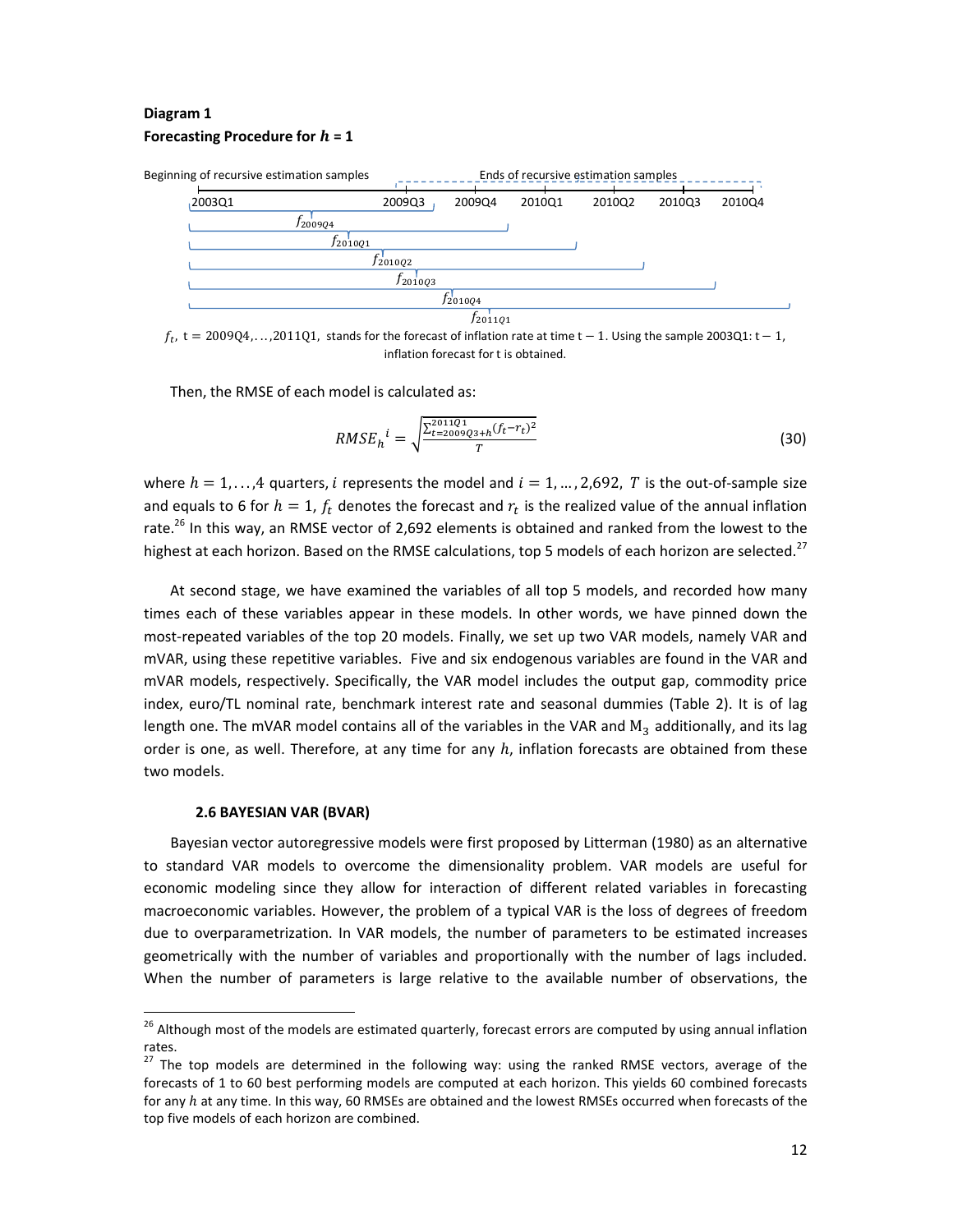estimates are influenced heavily by noise as opposed to signal. Hence, VARs only with relatively small number of variables are feasible in practical applications. When it comes to economic forecasting, on the other hand, it is possible that many different variables may be relevant, many more than a standard VAR can incorporate.

The BVAR approach deals with the dimensionality problem by shrinking the parameters via the imposition of priors. Banbura et al. (2008) show that with Bayesian shrinkage, it is possible to handle an unrestricted VAR with large number of variables, where the data set can even be extended to incorporate disaggregated sectoral or geographical indicators.

One of the main challenges in this approach is the selection of prior distributions. In this study, we use the procedure developed in Litterman (1986) and impose Minnesota-style priors. As described in the previous section (2.5), the standard VAR( $p$ ) has the form as in equation (29). The priors are specified to follow a multivariate normal distribution, where the means of the coefficients on first own lags are one and the coefficients on the cross lags are zero. Thus, all the equations are centered around the random walk with drift,

$$
y_t = A_0 + y_{t-1} + \epsilon_t. \tag{31}
$$

Additional characteristics of the Minnesota prior specification include the belief that the more recent lags should provide more reliable information than the more distant ones and that own lags of a variable influence that variable much more than the lags of other variables. According to Litterman, the standard deviation of the prior distribution for lag  $l$  of variable  $j$  in equation  $i$  is given by:

$$
S(i,j,l) = \frac{[rg(l)f(i,j)]s_i}{s_j},\tag{32}
$$

where

$$
f(i,j) = \begin{cases} 1 \; if \; i = j \\ w \; if \; i \neq j' \end{cases} (0 \leq w \leq 1) \;,
$$

and  $s_i$  is the standard error of the univariate regression on equation i. The ratio  $\frac{s_i}{s_j}$  is for the correction of different magnitudes of the variables. The term  $\gamma$  indicates the overall tightness and is also the standard deviation on the first own lag. The prior can be tightened by reducing this value.  $q(l)$  determines the tightness on lag l relative to lag one and can be type of harmonic or geometric with a decay factor (d) of one or two. It tightens the prior on increasing lags.  $g(l)$  decays harmonically with  $q(l) = l^{-d}$ . Geometric type of  $q(l)$  tends to get tight very fast. The parameter  $f(i, j)$  represents the tightness of variable *j* in equation *i* relative to variable *i* with the relative tightness coefficient w. For deterministic variables the priors are uninformative. In the literature, overall tightness  $\gamma$ , lag decay factor (d) and weight parameter  $f(i, j)$  are called as hyperparameters.

In the previous section, due to the dimensionality problem, VAR models only of small size (dimension 2 to 4) are estimated. In a similar way, the final two VAR models, constructed by repetitive variables are of size 5 and 6 with lag length of one. However, we can use larger scale models by employing the advantages of the BVAR approach. For the BVAR models we follow the same two steps introduced in the previous VAR section. Using a similar data set as in the VAR models we estimate two BVAR models. The first BVAR model includes the same variables as the one used for mVAR model but we allow for more lags. The second BVAR model, namely eBVAR, considers a much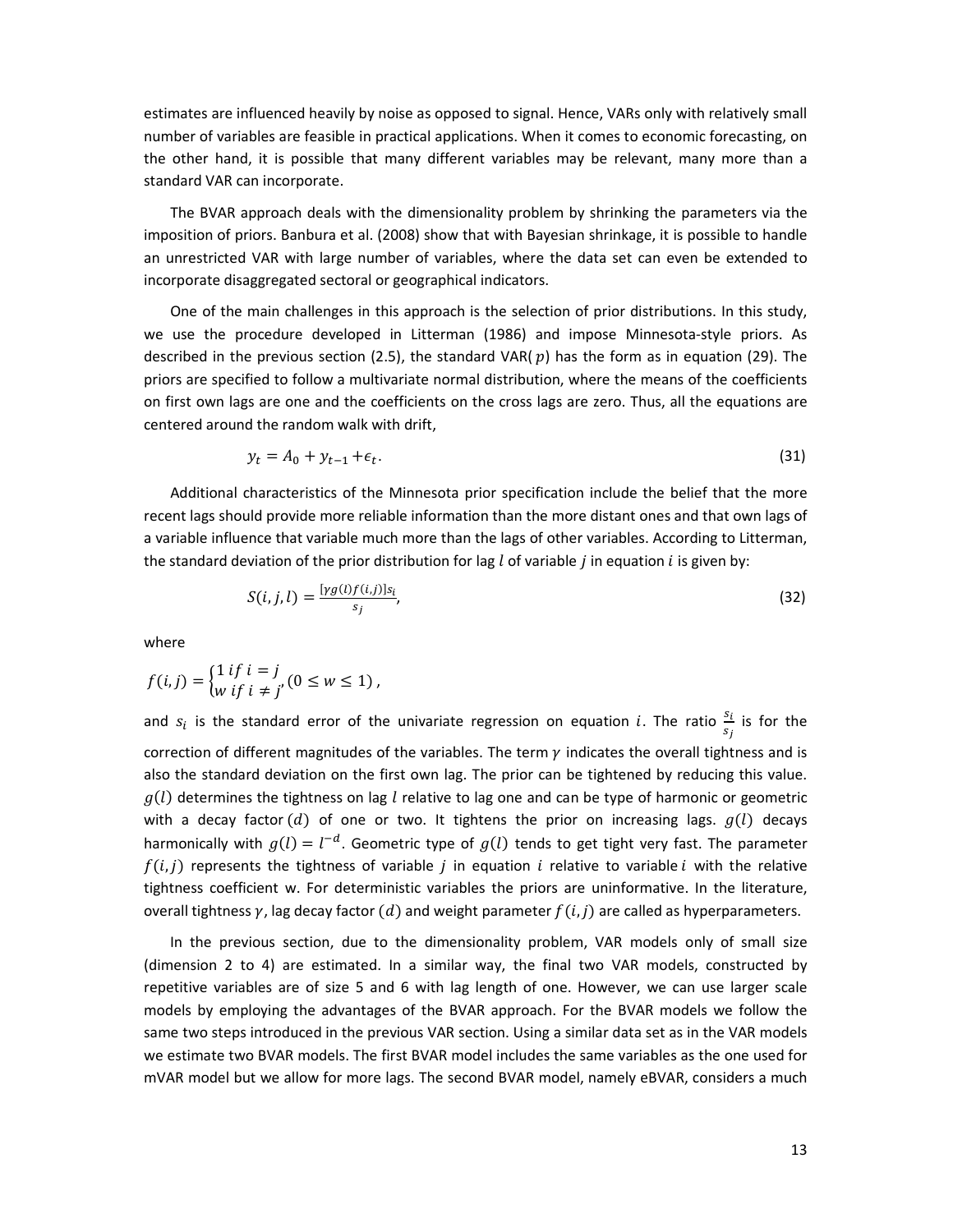larger set of variables. This model extends the BVAR model by including four more variables. The summary of the VAR model specifications is shown in Table 2.

For variables in levels (first differences), the prior mean of the coefficient on the first own lag is one (zero), and the prior means of all other coefficients are set to zero.

In order to optimally pin down the hyperparameters, we follow Doan et al. (1984) and maximize out-of-sample forecasting performance of the model. We do grid search over all possible combinations of hyperparameters and lag lengths. We allow 2 to 6 lags. Overall tightness is set to range from 0.1 to 2 with increments of 0.1. The decay factor takes values of 1 and 2. Values for the weight parameter are 0.00, 0.01, 0.1, 0.2, 0.3, 0.4, 0.5, 0.6, 0.7, 0.8, 0.9 and 1.0. All possible combinations of hyperparameters and lag lengths yield 2400 BVAR models. Similar to the previous sections, we estimate them for the period 2003Q1:2009Q3 and construct one, two, three and 4-stepahead forecasts. Then, the sample is extended one period and models are re-estimated. New forecasts are obtained until 2011Q2. Out of sample forecast accuracy is measured in terms of RMSE. The weighted average of 1, 2, 3 and 4-step-ahead RMSE's are calculated. We select the hyperparameters and lag length by looking at the pseudo out-of-sample forecast performances, the model having the minimum weighted average RMSE is selected as the chosen model for forecasting at all horizons.

#### **2.7 DYNAMIC FACTOR MODEL**

l,

The last method to forecast inflation in this study is the dynamic factor model. Factor analysis is a statistical approach that can be used to analyze relationships among a large number of variables and explain these variables in terms of their common underlying dimensions. In particular, it condenses the information contained in a number of original variables into a smaller set of dimensions with a minimum loss of information.

There are two types of factor analysis. The first type is the 'common factor analysis' and it is what researchers mean when they refer to "factor analysis". This family of techniques uses an estimate of common variance among the original variables to generate the factor solution, where the solution is used to identify the structure underlying such variables and to estimate scores to measure latent factors themselves. Second approach to dimension reduction method is the principal component analysis which provides a unique solution, so that the original data can be reconstructed from results. Principal component method deals with the total variance among variables, so the solution generated will include as many factors as variables, although it is unlikely that they will all meet the criteria for retention. Besides, for the case of principal components, statistical factors do not have immediate economic interpretation. On the other hand, factor analysis has an advantage over principal component analysis such that it relies more on intuition as theory guides, as the latent factors have an underlying structure related to the theory.

Factor analysis can be made in a static or a dynamic setup and the number of studies which use dynamic factor models have increased recently.<sup>28</sup> The shift of focus from static factor models to

<sup>&</sup>lt;sup>28</sup> Dynamic factor models were originally proposed by Geweke (1977), which opened a new page in the literature by introducing lags in factor loadings. The related literature developed new techniques for estimating these models. The time-domain approach of Stock and Watson (1989, 2002) and the frequency-domain approach of Forni and Reichlin (1998) and Forni et al. (2000) are such examples.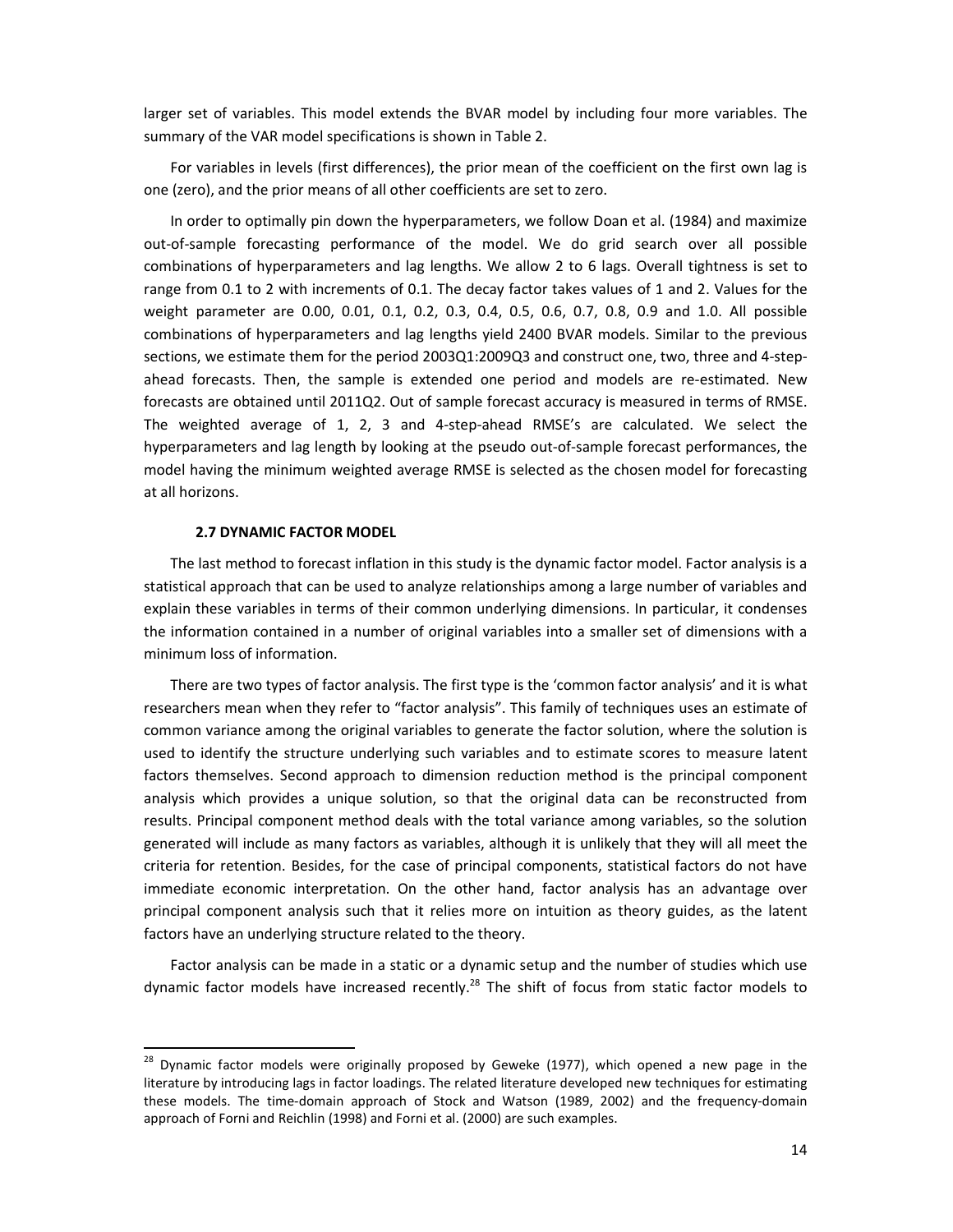dynamic factor models stems from the difficulty of having empirical support for the static models, which is related to the fact that the real world is inherently dynamic and not static.

In this study, we follow the approach proposed by Giannone et al. (2008), which develops a parametric dynamic factor model cast in a state space representation and estimate the factors in two steps.<sup>29</sup> In the first step, we test the number of dynamic factors. Specifically, let  $X_t = (x_{1,t}, x_{2,t}, ..., x_{n,t})'$  denote the observables. We assume that  $X_t$  has the following factor model representation:

$$
X_t = \mu + \Lambda F_t + \varepsilon_t, \tag{33}
$$

where  $F_t$  is a  $k \times 1$  vector of unobserved factors, which represents the common movements of observables and  $\varepsilon_t$  is a vector of idiosyncratic components that are assumed to have zero mean. On the other hand, the constants  $\mu = (\mu_1, \mu_2, ..., \mu_n)'$  are the unconditional means. Further, factors are modeled as a VAR process of order 1:

$$
F_t = \Theta F_{t-1} + u_t, \ \ u_t \sim i. \ i. d. N(0, Q), \tag{34}
$$

where  $\Theta$  is the  $k \times k$  matrix of autoregressive coefficients. Finally, we assume that the idiosyncratic component of the observables follows an AR(1) process:

$$
\varepsilon_{i,t} = \alpha_i \varepsilon_{i,t-1} + \vartheta_{i,t}, \quad \vartheta_{i,t} \sim i. \, i. \, d. \, N(0, \sigma_i^2), \tag{35}
$$

with  $E[\vartheta_{i,t}\vartheta_{j,s}] = 0$  for  $i \neq j$ .

Using the dynamic factor illustrated above, we extract factors from six groups of different variables. Rather than using all variables in the pool at the same time, we prefer clustering them according to their relations with inflation. Hence, the clusters are inflation expectations (of households, firms, financial sector participants), economic activity measures (demand components of GDP, unemployment, industrial production, etc.), external prices (import, commodity prices), exchange rates, financial (stock prices, risk indicators) and monetary indicators (currency in circulation, non-borrowed reserves).<sup>30</sup> All factor estimations are done using the balanced dataset and the number of factors to be extracted within each group is decided using an information criterion developed by Bai and Ng (2007).

In the second step, we employ these factors to forecast quarterly inflation. For that, we follow two approaches, namely the linear projection of inflation based on the projected factors<sup>31</sup> (FM\_SE) and the factor-augmented VAR (FAVAR), introduced by Bernanke and Boivin (2003).

For the linear single equation case, quarterly inflation rate is estimated as a function of projected factors:

$$
\pi_{t+h} = \mu + \beta(L)f_{t+h} + \alpha(L)X_t + v_{t+h},\tag{36}
$$

where  $\mu$  is a constant,  $f_t$  is estimated factor,  $\beta(L)$  and  $\alpha(L)$  are vectors of lag polynomials and  $X_t$  is the vector of exogenous variables (i.e. seasonal dummies in this exercise). To obtain  $h$ -step-ahead predictions for inflation, we first specify a large number of candidate models (44 models) using the

l,

 $29$  Details take place in Doz et al. (2011).

 $30$  The details of six different data groups and the transformation of the variables can be found in Table 1.

 $31$  See Stock and Watson (2010).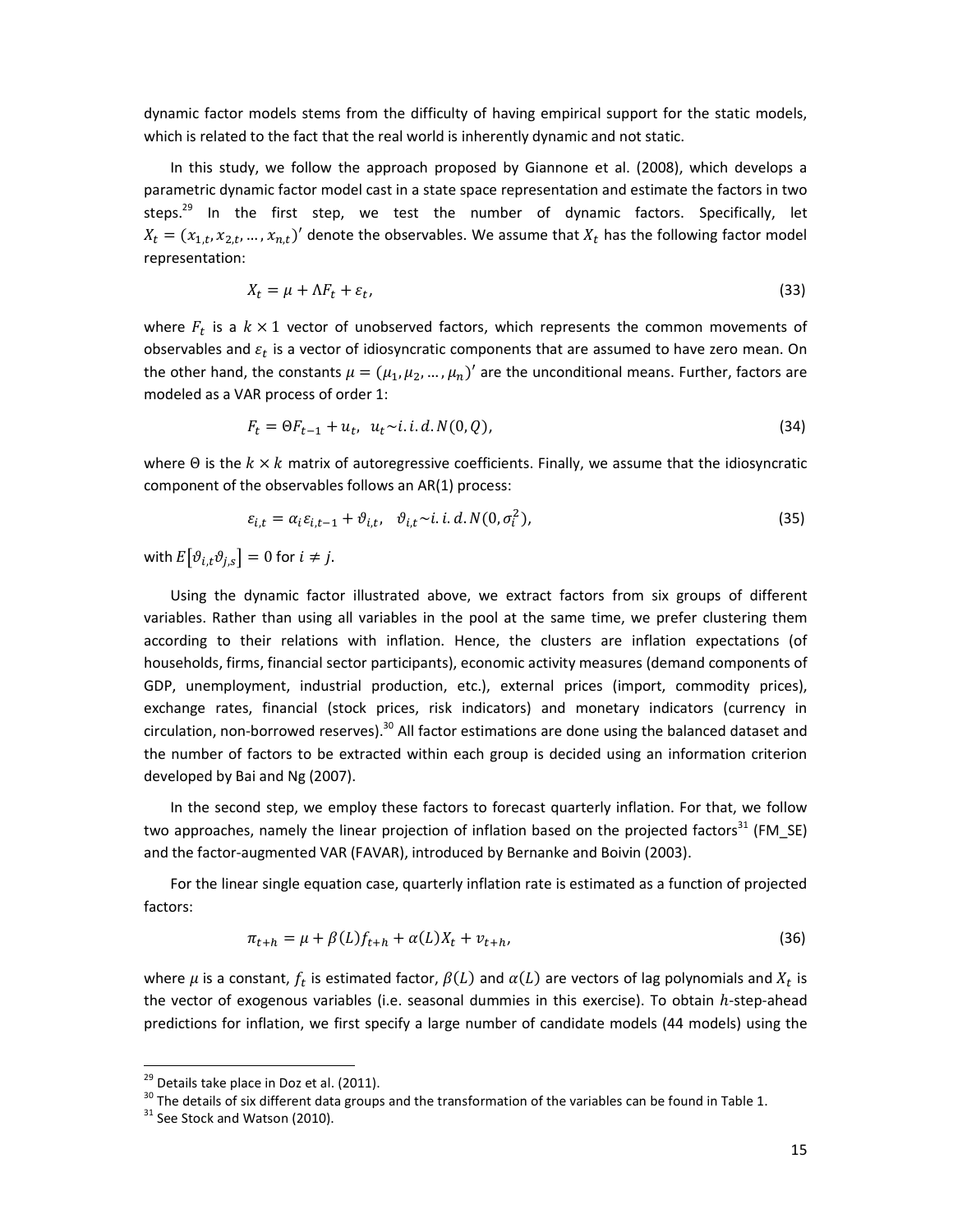general to specific modeling approach. Then, we apply a pseudo out-of-sample forecasting exercise and determine the best five performing models for each horizon based on the RMSEs. In the next step we have selected the most repeated three single equation models (which include the factors derived from exchange rates, economic activity measures, external prices and financial indicators) that appeared among the top 20 models and report the final forecasts as an average of the projections of these models.

For the FAVAR forecasting, we apply exactly the same procedure introduced in the VAR section. The only difference is that we use only the estimated factors as endogenous variables while exogenous variables remain the same. Based on the pseudo out-of-sample forecasting exercise and optimality calculations (see footnote 27), we determined the factors that appear most frequently in top ten performing models. Then, we build three different FAVAR models with the lag order of one by using these repetitive factors (which are the first factors of exchange rate, economic activity, external price, financial and monetary indicator groups) and inflation forecasts are formed from average of the projections of these models.

#### **3. FORECAST COMBINATION**

Having several models forecasting the same variable brings the following question: should we use a single model or is it better to combine forecasts? Timmermann (2006) argues that it is critical to identify whether or not the information sets underlying the individual forecasts are observed by the forecast user. If so, it would be appropriate to pool all the information and construct a "super" model nesting each of the individual forecasting models. Likewise, Diebold and Lopez (1996) claim that it is always optimal to combine information sets rather than forecasts if it is costless to combine the former. However, it is usually infeasible to combine the information sets in practice since they may be unobserved by the forecast user. Furthermore, Bjørnland et al. (2008) argue that usual analytical techniques may not be suitable for combined information set since the number of regressors may be large relative to the sample size. Under these conditions, the best way to exploit information from different forecasters is to combine their forecasts.

A second argument developed for forecast combination is related with structural breaks. While some models may adapt quickly and be affected only temporarily by structural changes, others may be slowly responding. Since it is generally difficult to pin down structural breaks in real time, by combining forecasts from models with different degrees of adaptability, the forecast user may have better performing forecasts compared to a single model.<sup>27</sup> Another reason for combining forecasts is that individual forecasting models may have misspecification biases. The true data generating process (DGP) can be more complicated and of a much higher dimension than the models ultimately used by a forecaster. If these models are subject to biases of an unknown form, then forecast combination may improve forecast accuracy by averaging out the biases.<sup>32</sup> Similarly, Granger and Ramanathan (1984) propose that forecast combination can yield unbiased forecasts even if the individual forecasts are biased.

The arguments made against forecast combination generally gather around deriving the combination weights. Estimation errors and nonstationarities underlying the DGP are considered to contaminate the combination weights, hence leading to less sensible forecasts.<sup>33</sup> However, there is

l,

 $32$  See Bjørnland et al. (2008), Timmermann (2006) and the references therein.

<sup>&</sup>lt;sup>33</sup> See Timmermann (2006) and the references therein.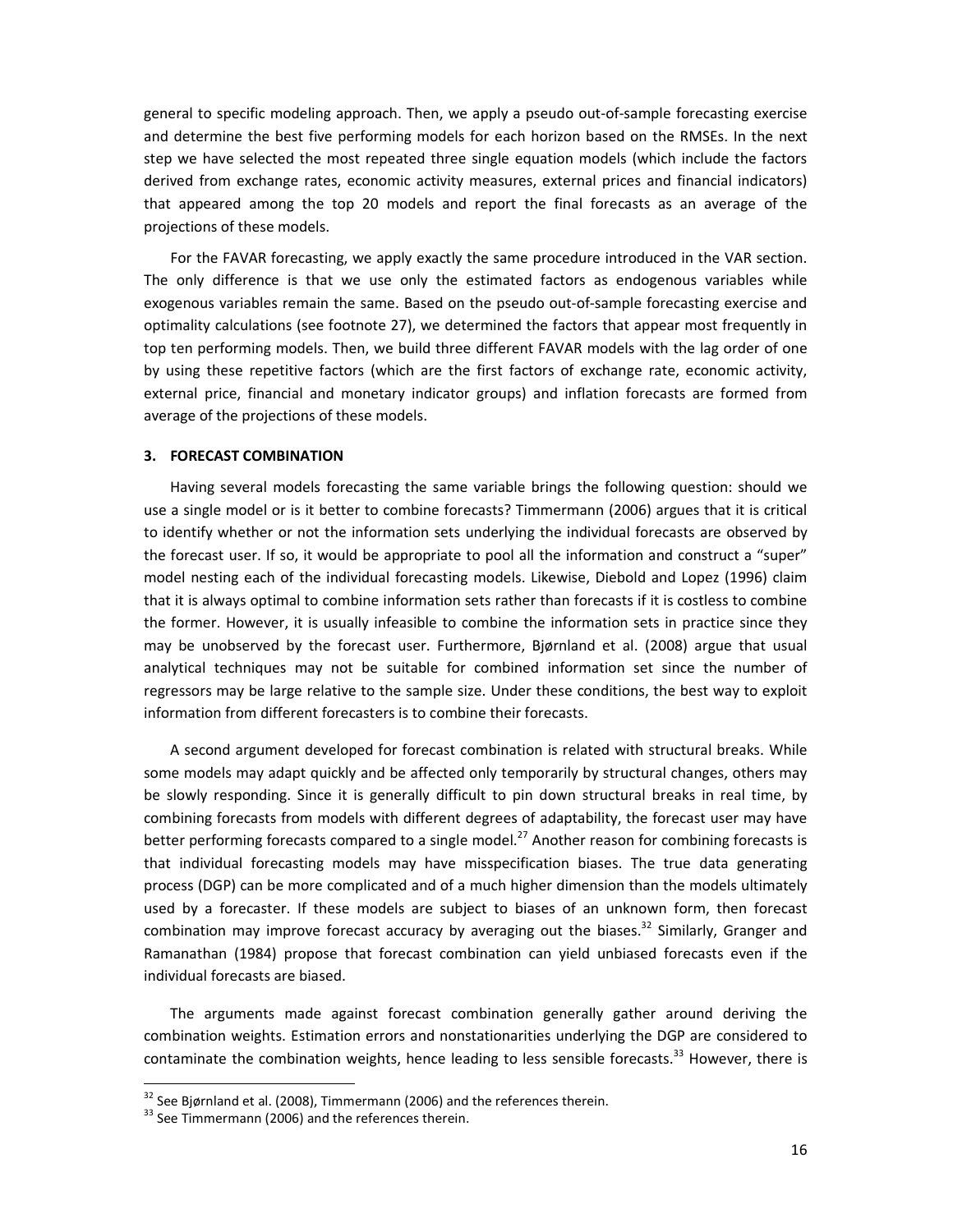some empirical evidence which show that forecast performance improves with forecast combination. For example, Bates and Granger (1969) show that combined forecasts of two different sets of forecasts, each having some independent information, yield improvements. Using a quarterly data set covering 1959-1999 for seven OECD countries, Stock and Watson (2004) find that forecast combination outperforms an autoregressive benchmark when forecasting output growth. Lack (2006) illustrates that the performance of VAR forecasts obtained from averaging ten different VAR models is much better than that of a single best VAR model in all forecast horizons. In their study, Kapetanios et al. (2006) find that most combination techniques beat a single benchmark model in various cases when forecasting UK inflation. Kapetanios et al. (2007), in their discussion of the BoE's suite of statistical models, show that two different models are generally preferred to combinations when forecasting UK GDP growth, while a combination method systematically outperforms the single benchmark at all horizons when forecasting inflation.

To consider whether the performance of short term forecasts of the models entertained in this study may be improved or not, we adopt forecast combination. The analysis encompasses different methods to combine forecasts and focuses on the ones with lower forecast errors. These methods are all linear combination schemes $34$  and some of them assume constant weights while others use time varying weights. All the methods derive combination weights, which sum to one at each period, separately for each horizon. We consider seven alternative forecast combinations as displayed in Table 3.

Simple average, median and trimming can be considered under statistical approaches. The first of these approaches is optimal if forecast error variances are equal and the correlations between them are zero.<sup>35</sup> However, there are many papers finding that simple average is at least as good as more complicated schemes even when these conditions are not satisfied.<sup>36</sup> On the other hand, trimmed combinations may be advantageous when the data includes extreme values. By trimming, models that add marginal information are given zero weight. Hence, the forecast accuracy is improved by removing these "noisy" forecasts. How to trim and how much to trim are also important when trimming. In this study, forecasts are trimmed by 5 percent symmetrically once they are sorted from the highest to the lowest. The remaining forecasts are then equally weighted. $37$ 

RMSE weights and System for Averaging Model (SAM) weights are based on the forecast error performances measured by RMSE. A model with the lowest (highest) RMSE receives the highest (lowest) weight in both of these approaches. The former method uses RMSE of each model calculated for the "full" pseudo out-of sample period when assigning weights. Hence, the weights are constant within a horizon. The second approach, which is applied at the Norges Bank, computes RMSEs recursively using the pseudo out-of sample period.<sup>38</sup> Therefore, the weights are updated recursively within a horizon. A final forecast is computed by summing the forecasts of individual models multiplied by their weights.

1

<sup>&</sup>lt;sup>34</sup> Non-linear combination methods can also be used in forecast combinations. For a discussion of such methods, see Timmermann (2006) and the references therein.

 $35$  See Bates and Granger (1969).

 $36$  For example, see Stock and Watson (2004), and Genre et al. (2010).

 $37$  The trimming method used in this study is similar to the one used in Stock and Watson (2004) and Genre et al. (2010). However, there can be many ways to trim forecasts. For example, Swanson and Zeng (2001) determine which forecasts to combine using the AIC or SIC criteria of the models.

<sup>&</sup>lt;sup>38</sup> See Bjørnland et al. (2008).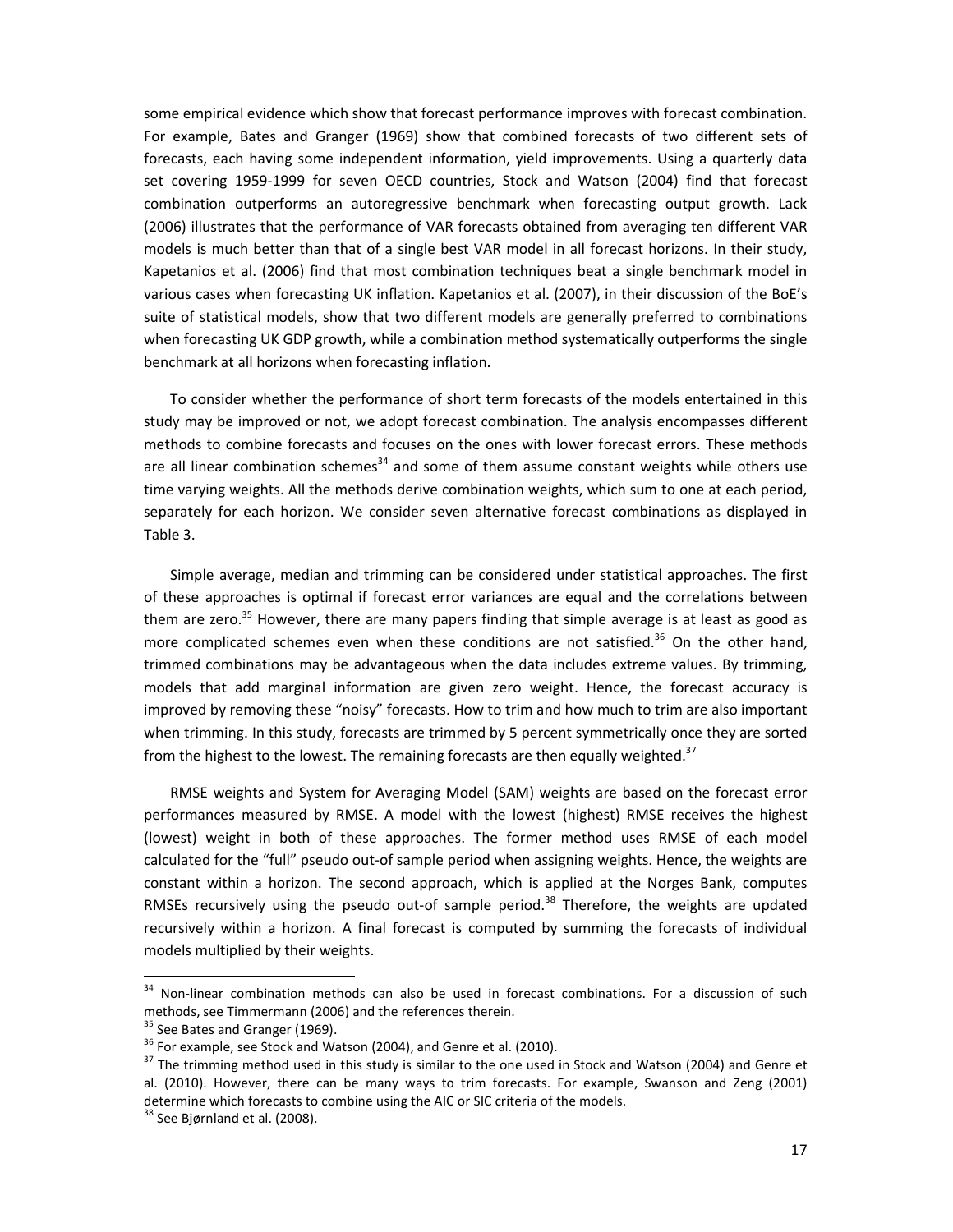The final combination schemes considered are Performance Based (PB) weights and Recent Best Forecaster (RBF). Both of these schemes are based on the squared forecast errors. PB weights are derived recursively by putting more emphasis on recent performance and discounting past forecast errors. Stock and Watson (2004) propose the following form for PB weights:

$$
w_{it} = \frac{m_{it}^{-1}}{\sum_{j=1}^{n} m_{jt}^{-1}} \text{ and } m_{it} = \sum_{s=T_0}^{t-h} \delta^{t-h-s} (y_{s+h} - \hat{y}_{i,s+h})^2,
$$
(37)

where  $\delta$  is the discount factor and  $m_{it}$  represents the cumulative sum of discounted squared forecast errors since the start of pseudo out-of-sample  $(T_0)$ .  $y_{s+h}$  is the realized value and  $\hat{y}_{i,s+h}$  is the forecast of model i. The weight of model i at time t is shown by  $w_{it}$  and it is inversely proportional to model  $i$ 's cumulative forecast errors. A combined forecast at a particular time is obtained by summing the weighted forecasts of each individual model, where the weights sum to one (i.e.,  $\sum_{j=1}^n w_{jt} = 1$ ). Clearly, to discount the historical forecast errors,  $\delta$  needs to be in[0,1). The closer it is to zero, the lower values assigned to more distant forecast errors in the computation of combination weights.<sup>39</sup> In this paper,  $\delta$  is taken as 0.9, consistent with the empirical literature.<sup>40</sup>

RBF, on the other hand, assigns all the weight to the model which has the smallest squared forecast error in previous quarter and zero weight to the remaining models. Basically, it only uses the forecast of the recent best model for the horizon considered.<sup>41</sup> Alternatively, the recent best model may be determined according to the lowest mean squared forecast error over a rolling window  $v$ . Since the pseudo out- of-sample period is short,  $v$  is chosen as 1 in this study.<sup>42</sup>

#### **4. FORECAST EVALUATION**

l,

The quality of the forecasts is evaluated by the relative RMSE (RRMSE), which is the ratio of the RMSE of a model or combination method to the RMSE of the benchmark. An RRMSE above (below) 1 means that the alternative approach performs worse (better) than the benchmark. The RRMSE is calculated at each forecast horizon  $h$  as follows:

$$
RRMSE_h = \sqrt{\frac{\sum_{t=2009Q3+h}^{2011Q2}(f_t^m - r_t)^2}{\sum_{t=2009Q3+h}^{2011Q2}(f_t^b - r_t)^2}},
$$
\n(38)

where  $h=1,...,4$  quarters,  ${f_t}^m$  represents the forecast of a model or combination method,  ${f_t}^b$ shows the forecast of the benchmark and  $r_t$  stands for the realized value of annual inflation rate.

<sup>&</sup>lt;sup>39</sup> When  $\delta = 1$ , past is not discounted. This corresponds to an optimal weighting case, discussed in Bates and Granger (1969), where the individual forecast errors are uncorrelated. PB weights approach ignores correlations across forecast errors. Timmermann (2006) argues that when time series is short compared to the number of forecasts, the correlations between forecast errors can be poorly estimated. In such a situation, estimation errors in the combination weights tend to be large. Ignoring the cross correlations can be a solution to this problem.

 $40$  See, for example, Stock and Watson (2004) and Genre et al. (2010).

 $41$  Hence, RBF can be classified as a performance based weighting scheme. However, it can also be considered as a type of aggressive trimming because all models are trimmed except for the recent best.

<sup>&</sup>lt;sup>42</sup> Genre et al. (2010) argue that window lengths of  $v = 1$  and  $v = 4$  are common in empirical analysis. When  $v = 4$ , the forecaster with the lowest mean squared error, which is an average of the squared errors of last 4 quarters, is chosen as the recent best.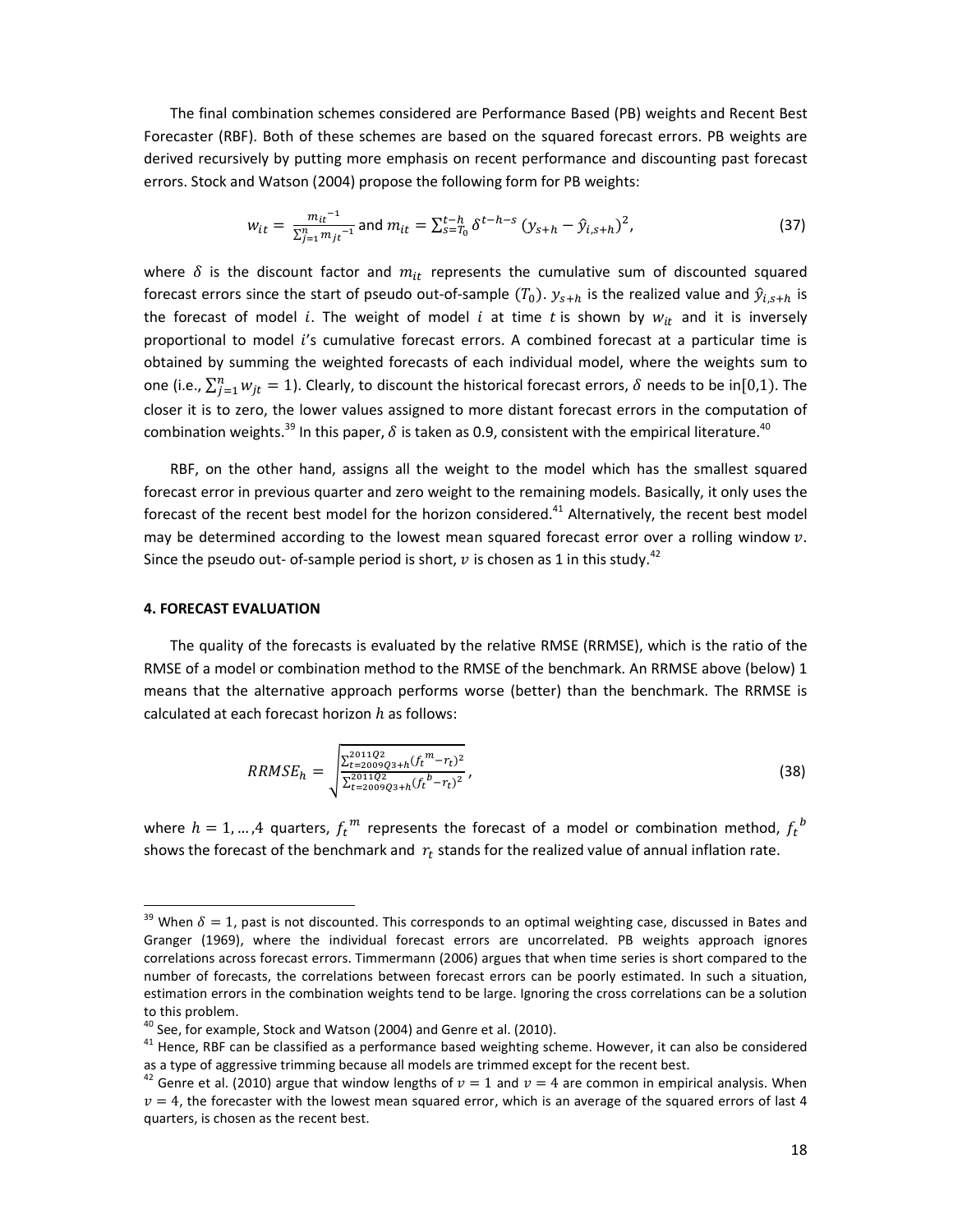Relatively short pseudo out-of-sample period is one of the limitations of this study. A small outof-sample not only hampers the evaluation of the performance stability of models, but also raises doubts about the performances measured. Furthermore, the period covered by the pseudo analysis contains the effects of the global financial crisis, during which behaviors of many macroeconomic variables have changed considerably. Therefore, our findings may be specific to the sample size as well as the period studied, and subject to change as the data accumulate.

The traditional random walk is picked as the benchmark since it performs better compared to other univariate models. Although some of the univariate models either improve on or are roughly on a par with the traditional random walk, any of them neither beats it across all forecasting horizons nor has a smaller RMSE-sum of all horizons (Table 4). Furthermore, being fairly simple to be constructed, the random walk is a convenient model to compare the performances of more complicated models.

In general, performances of univariate models are not promising. They deliver relatively high forecast errors compared to other individual models. Particularly, unconditional mean displays a poor performance. As a matter of fact, Kapetanios et al. (2007) point that this model performs relatively well for longer horizons given the fact that inflation is mean-reverting in the long run and inflation targets form a natural anchor in low inflation economies. Among the univariate models only SARIMA beats the benchmark at  $h = 1$ . Stock and Watson (2005) suggest that with "great stability", which is defined for US inflation as straying less far from the unconditional mean than in the past, univariate models are hard to beat. However, for Turkey relatively poor performance of univariate models does not come as a surprise given that they lack information coming from macroeconomic variables that are especially important for the inflation dynamic in emerging market countries. Moreover, inflation in Turkey does not present such a stable dynamic.

Most of the entries, except for the univariate ones, in Table 4 are below 1 for the first 2 quarters ahead, suggesting that they provide better inflation forecasts relative to the benchmark. Yet, the performance of the benchmark is hard to beat for most of the individual models at 4 quarters ahead.<sup>43</sup> Figure 1 shows the relative performances of the individual models at  $h = 1$  and  $h = 2$ . The gains are clearly evident for the VAR based models, which forecast 1-quarter-ahead inflation better compared to 2-quarter-ahead. Particularly, although the VAR and mVAR models outperform the benchmark by more than 45 percent at 1-step-ahead and 15 percent at 2-step-ahead, they perform relatively poor compared to the benchmark at  $h = 3$  and  $h = 4$ . The gains under TVP model are also noticeable up to 3 quarters ahead, it improves on the benchmark by over 30 percent. In some cases, the WAVE and UC models beat the traditional random walk, however their scopes for improvement are smaller compared to other alternatives. Within the factor-based approaches, FAVAR does better than the FM\_SE. However, performances of these factor-based models change across horizons and the gains are neither consistent nor quantitatively noticeable most of the time. The best forecasts are provided by the BVAR and eBVAR models.<sup>44</sup> They consistently outperform the benchmark at all

1

 $^{43}$  Andersson and Löf (2007) and Kapetanios et al. (2007) show that the forecast horizon is important for assessing the forecast performances of alternative models.

<sup>&</sup>lt;sup>44</sup> In the literature there are a lot of evidences showing that BVAR models with Litterman's prior outperforms the alternative models such as univariate time series models, VAR, and large scale macro-models for various macro variables (e.g., Doan et al., 1984; Kadiyala and Karlsson, 1993 and 1997; Litterman (1986) and Robertson and Tallman (1999)). Bloor and Matheson (2009) also find that the modified Litterman prior outperforms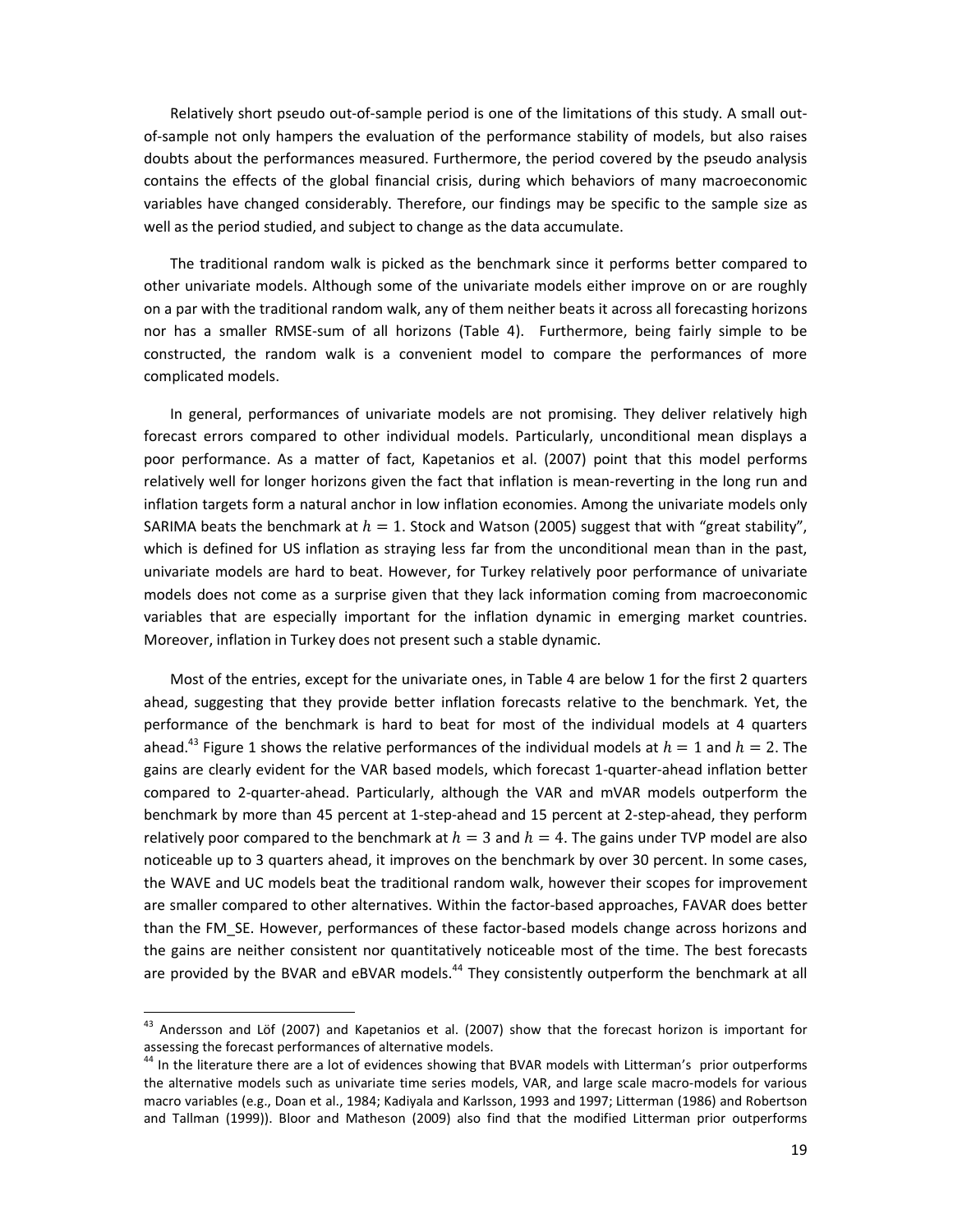forecasting horizons. Relative to the benchmark, they deliver a reduction in the RMSE by more than 60 percent at  $h = 1$  and 30 percent at  $h = 2$  and  $h = 3$ . Although they have similar performances up to 3 quarters ahead, the BVAR seems to have a better forecast accuracy when forecasting 4-stepahead inflation compared to the eBVAR.

As shown in Figure 2, the best performing individual model of each horizon differs. While, the best 1-step-ahead forecasts are produced by the mVAR, other horizons are best forecast by the TVP, eBVAR and BVAR models. Yet, the performance of the BVAR is rather close to the superior models of each horizon. Therefore, the BVAR seems to be the best individual forecasting model for Turkish inflation. One point comes to mind at this point is that since the forecast evaluation period covers the effect of global financial crisis; the models that can adapt relatively faster in recursive estimation are likely to provide better out-of-sample forecasts. This could be an explanation for the relatively better performance of TVP and BVAR models.

Combining forecasts, on the other hand, improves the forecast accuracy compared to the benchmark. This is consistent with the results of Kapetanios et al. (2007) for BoE and Bjørnland et al. (2008) for Norges Bank, where they suggest that forecast combination yields a superior performance. All forecast combinations, but the RBF, have RRMSEs less than 1 for the first 3 quarters ahead. In the case of 4 quarters ahead, only some of the combination strategies improve on the benchmark and the gains are smaller compared to other horizons. Among the combination methods, the simple average, RMSE weights, SAM weights and trimmed average consistently outperform the benchmark at all forecasting horizons. Figure 3 depicts the relative forecasting performances of the combination strategies. It is notable that the forecast accuracy of the combination methods decreases as the horizon grows. The poor performance of the RBF relative to other methods is also apparent.<sup>45</sup> Performances of the simple average, SAM weights, trimmed average and median are quite close to each other. Specifically, the simple average provides almost 50 percent RMSE reduction at  $h = 1$ , and to a lesser extent at 2-4 quarters ahead. $46$  The best combination scheme is the RMSE weights since it gives the lowest RRMSEs at all horizons. Specifically, the gain under the RMSE weights is more than 60 percent for one step ahead, and approximately 40 percent for other forecasting horizons.

Overall, results indicate that the very best forecasts are produced by the BVAR and the RMSE weights. Figures 4 and 5 display the inflation forecasts and their corresponding realizations. Both approaches produce more accurate forecasts when forecasting 1-quarter-ahead inflation compared to 2-quarter-ahead. Besides, 1-quarter-ahead forecasts of these are strikingly close to the realizations. However, as shown in Figure 6, the BVAR has a tendency to underpredict inflation once all horizons are taken into account. In brief, though both approaches improve on the benchmark, the gain under the forecast combination is a bit stronger relative to the BVAR since RMSE weighted method yields a smaller RMSE-sum of all quarters.

l,

univariate and VAR benchmarks and produces comparable forecast accuracy to the judgmentally-adjusted forecasts produced internally at the Reserve Bank of New Zealand.

 $45$  Consistent with this result, Timmermann (2006) and the references therein find that choosing the previous best models is "not a good idea" since they usually become the worst models in the future or vice versa.

<sup>&</sup>lt;sup>46</sup> The competitive performance of the simple average comes as no surprise. For example, a similar finding has been shown in Stock and Watson (2004) and Genre et al. (2010). Also, while all individual forecasts are only equally weighted in Lack (2006), simple averaging is one of the two main combinations of interest in Kapetanios et al. (2007) since both of these studies acknowledge that the simple average works well in practice.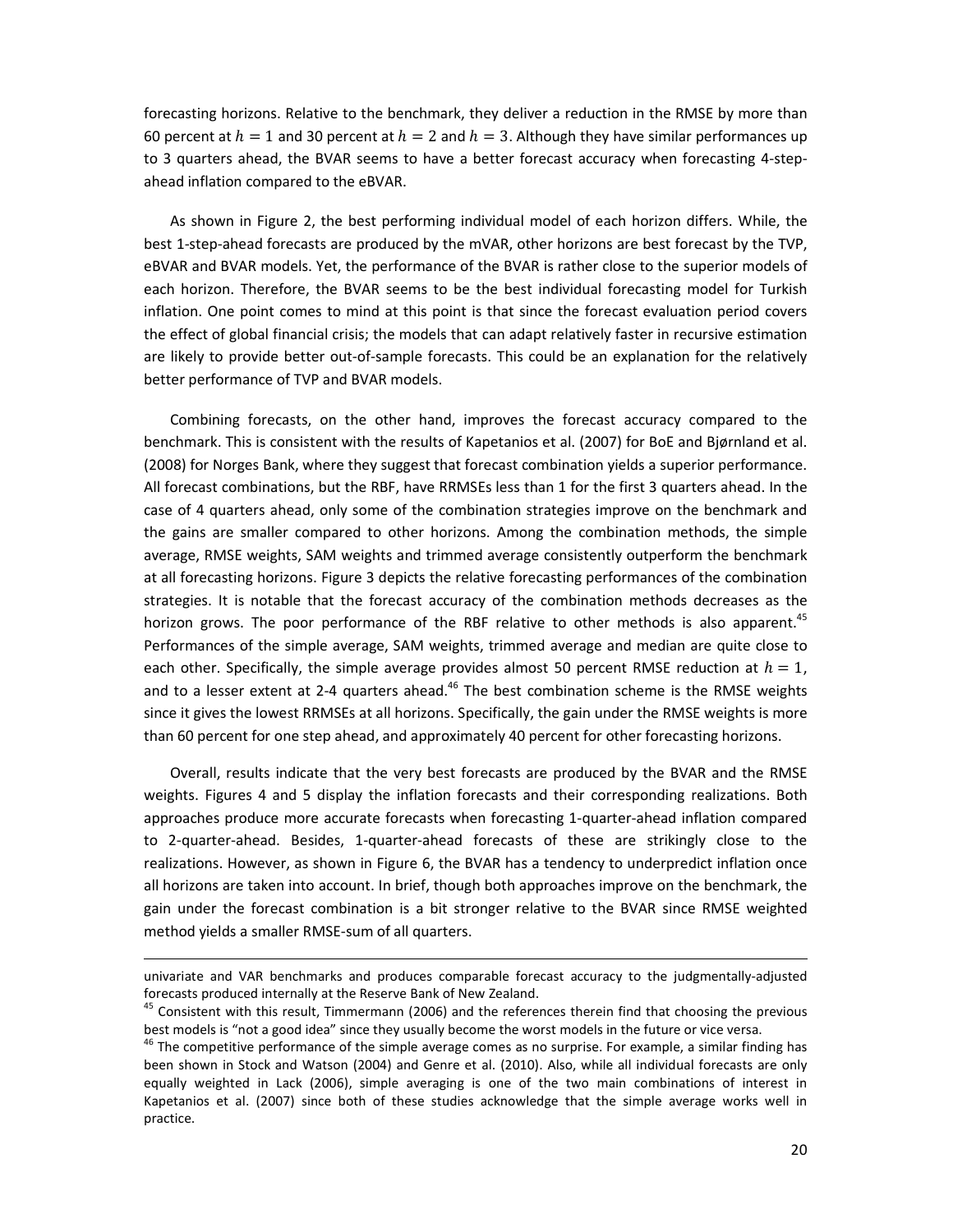#### **5. CONCLUDING REMARKS**

This study produces short term forecasts for Turkish inflation by using a large number of econometric models. Testing the presence of nonlinearity and finding out its absence, we conclude that nonlinear modeling would not add any significant value when forecasting Turkish inflation. Hence, we proceed with the set of models which include univariate models, decomposition based models, a Phillips curve motivated time varying parameter model, a suite of VAR and Bayesian VAR models and dynamic factor models. Furthermore, several weighting methods are implemented to combine individual model forecasts.

It should be noted that due to relatively short pseudo out-of-sample period, the findings of the study might be subject to change as the data accumulates. But the initial evaluation of the forecasts illustrates that individual models incorporating more economic information performs better than the benchmark random walk model at least up to two quarters ahead. This finding comes as no surprise since these models exploit larger data sets, which are likely to involve more information about inflation compared to a data set used by any single equation model. The gains are clearly evident for the VAR based models. In particular, Bayesian VAR models appear to fit the data well. They consistently outperform the benchmark at all forecasting horizons. Although the best performing individual model of each horizon differs, the performance of BVAR is rather close to the superior models of each horizon. Despite the favorable gains under individual models, there is a scope for improvement from combination strategies. Forecast combination in general leads to a reduction in forecast error compared to individual models and slightly improves on the BVAR when RMSE weighting scheme is adopted.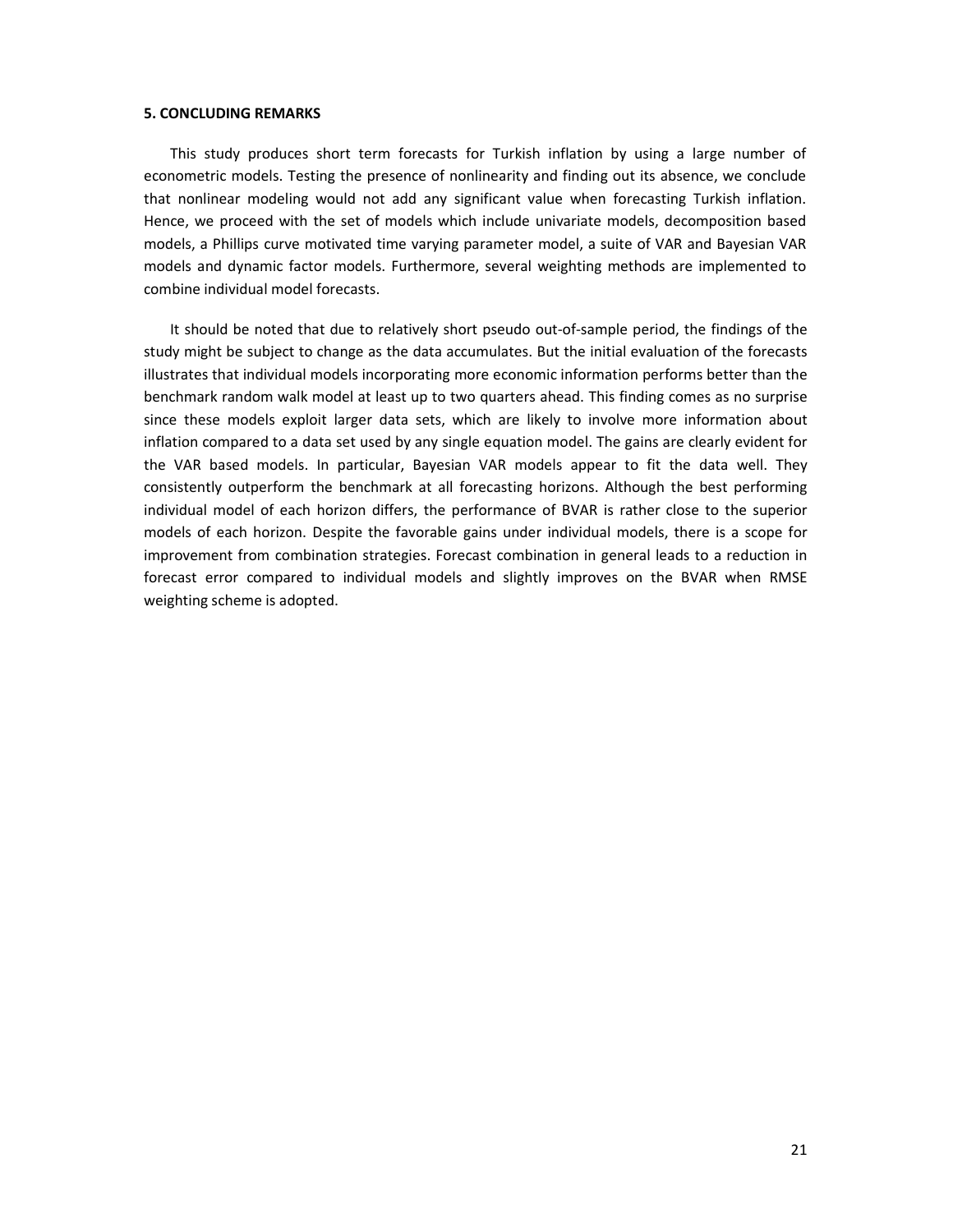#### **REFERENCES**

Akkoyun, H. Ç., O. Atuk, N. A. Koçak, and M. U. Özmen, (2011), "Filtering short term fluctuations in inflation analysis," CBT Working Paper, 2011/20.

Andersson, M., and M. Löf, (2007), "The Riksbank's new indicator procedures," Sveriges Riksbank Economic Review 2007:1.

Andrews, D. (1993), "Tests for Parameter Instability and Structural Change with Unknown Change Point," *Econometrica*, 61(4), 821-856.

Andrews, D. and W. Ploberger, (1994), "Optimal Tests When a Nuisance Parameter is Present Only under the Alternative," *Econometrica*, 62(6), 1383-1414.

Arratibel, O., C. Kamps and N. Leiner-Killinger, (2009), "Inflation forecasting in the new EU member states," ECB Working Paper No. 1015.

Atkeson, A., and L. E. Ohanian, (2001), "Are Phillips curves useful for forecasting inflation?," Federal Reserve Bank of Minneapolis Quarterly Review, 25(1), pp. 2-11.

Bai, J., and S. Ng, (2007), "Determining the number of primitive shocks in factor models," Journal of Business and Economic Statistics, 25(1), pp. 52-60.

Bai, J. and P. Perron, (1998),"Estimating and Testing Linear Models with Multiple Structural Changes," Econometrica, 66, 47-78.

Balke, N. S. and T.B. Fomby, (1997), "Threshold cointegration," International Economic Review, 38, pp. 627-45.

Banbura, M., D. Giannone, and L. Reichlin, (2008), "Large Bayesian VARs," ECB Working Paper, No. 966.

Bates, J. M., and C. W. J. Granger, (1969), "The combination of forecasts," Operations Research Quarterly, 20, pp. 451-468.

Baxter, M., and R. King, (1999), "Measuring business cycles: approximate band-pass filters for economic time series," The Review of Economics and Statistics, 81(4), pp.575–593.

Bernanke, B. and J. Boivin, (2003), "Monetary policy in a data-rich environment," Journal of Monetary Economics, Vol. 50(3), pp. 525-546.

Bjørnland, H. C., A. S. Jore, C. Smith, and L. A. Thorsrud, (2008), "Improving and evaluating short term forecasts at the Norges Bank," Norges Bank Staff Memo, No.4.

Bloor, C., (2009), "The use of statistical forecasting models at the Reserve Bank of New Zealand," Reserve Bank of New Zealand: Bulletin, Vol. 72, No. 2.

Bloor C. and T. Matheson, (2009), "Real-time conditional forecasts with Bayesian VARs: An application to New Zealand," Reserve Bank of New Zealand Discussion Paper Series DP2009/02, Reserve Bank of New Zealand.

Caner, H., and B. Hansen, (2001), "Threshold autoregression with a unit root," Econometrica, 69, pp. 1555-1596.

Central Bank of Republic of Turkey (2010), "Inflation report," 2010-IV, Ankara.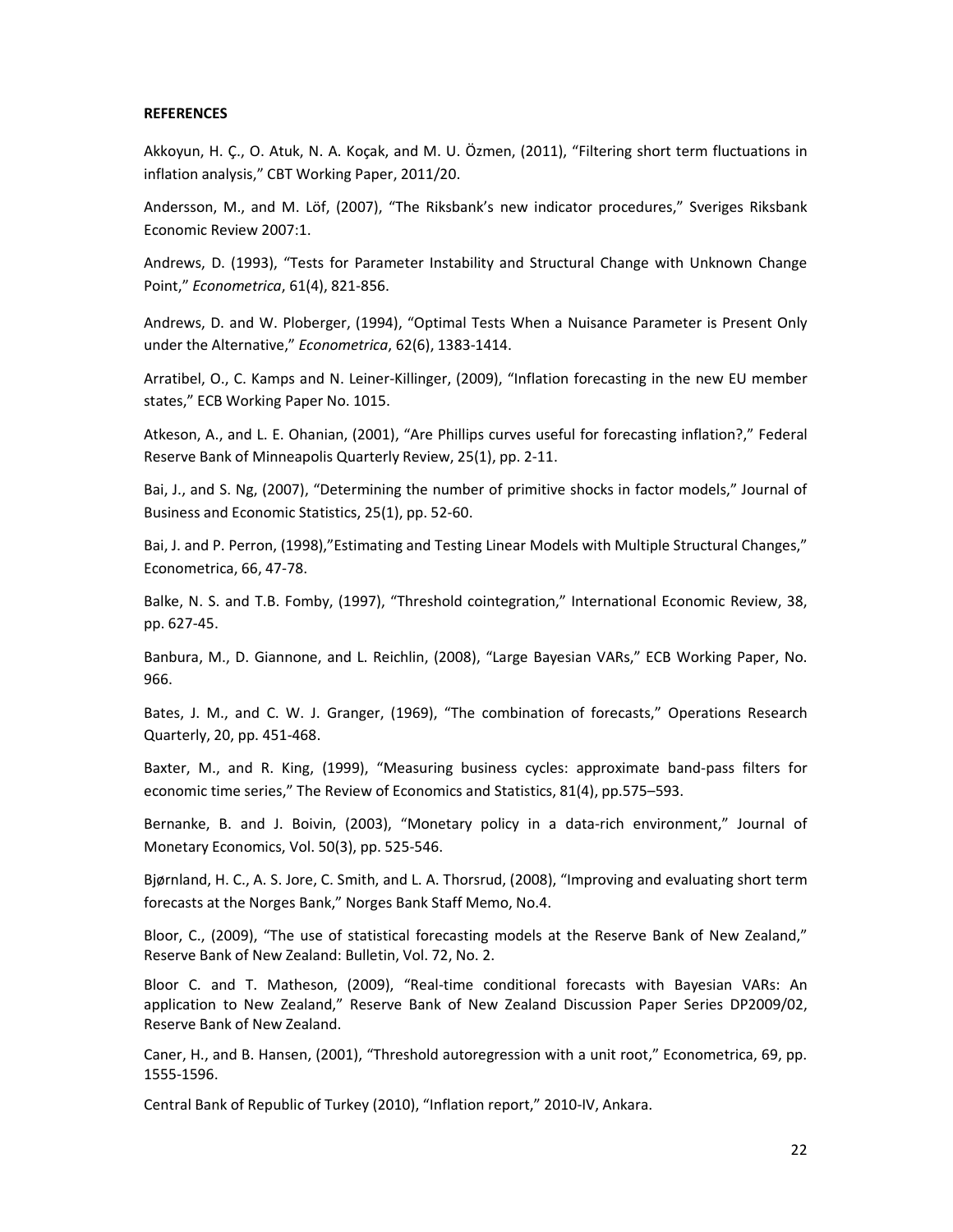Christiano, J., and T. Fitzgerald, (2003), "The band pass filter," International Economic Review, Vol. 44, No.2.

Clark, P. K., (1987), "The cyclical component of U.S. economic activity," Quarterly Journal of Economics, 102, pp. 797-814.

Diebold, F. X. and J. A. Lopez, (1996), "Forecast evaluation and combination," in G.S. Maddala and C.R. Rao (eds.), Handbook of Statistics. Amsterdam: North-Holland (1996).

Doan, T., R. Litterman and C. A. Sims, (1984), "Forecasting and conditional projection using realistic prior distributions," Econometric Reviews, 3, 1-100.

Doz, C., D. Giannone and L. Reichlin, (2011), "A two-step estimator for large approximate dynamic factor models based on Kalman filtering," Journal of Econometrics, 164(1), pp. 188-205.

Enders, W. and C. W. J. Granger, (1998), "Unit-root tests and asymmetric adjustment with an example using the term structure of interest rates," Journal of Business & Economic Statistics, 16, pp. pp. 304-311.

Faust, J. and J. H. Wright, (2011), "Forecasting inflation," Draft for Handbook of Forecasting.

Figueiredo, F. M. R., (2010), "Forecasting Brazilian inflation using a large data set," Central Bank of Brazil Working Paper No. 228.

Forni, M., M. Hallin, M. Lippi, and L. Reichlin, (2000), "The generalized dynamic-factor model: identification and estimation," Review of Economics and Statistics, 82(4), pp. 540-554.

Forni, M., and L. Reichlin, (1998), "Let's get real: a factor analytical approach to disaggregated business cycle dynamics," Review of Economic Studies, 65(3), pp. 453-473.

Giannone, D., L. Reichlin, and D. Small, (2008), "Nowcasting: the real-time informational content of macroeconomic data," Journal of Monetary Economics, 55(4), pp. 665-676.

Gençay, R., F. Selçuk, and B. Whitcher, (2002), "An introduction to wavelets and other filtering methods in finance and economics," Academic Press.

Genre, V., G. Kenny, A. Meyler and A. Timmermann, (2010), "Combining the forecasts in the ECB survey of professional forecasters: can anything beat the simple average?," ECB Working Paper Series No. 1277.

Geweke, J., (1977), "The dynamic factor analysis of economic time series," Latent Variables in Socio-Economic Models, pp. 365-383.

Granger, C. W. J. and R. Ramanathan, (1984), "Improved methods of combining forecasts," Journal of Forecasting, Vol. 3, pp. 197-204.

Hansen, B. E., (1996), "Inference when a nuisance parameter is not identified under the null hypothesis." Econometrica, 64: 413–430.

Hansen, B. E., (1997), "Approximate Asymptotic P Values for Structural-Change Tests," Journal of Business and Economic Statistics, 15(1), 60-67.

Harvey, A., (2006), "Forecasting with unobserved components time series models," Handbook of Economic Forecasting, Volume 1, Chapter 7, pp. 327-412.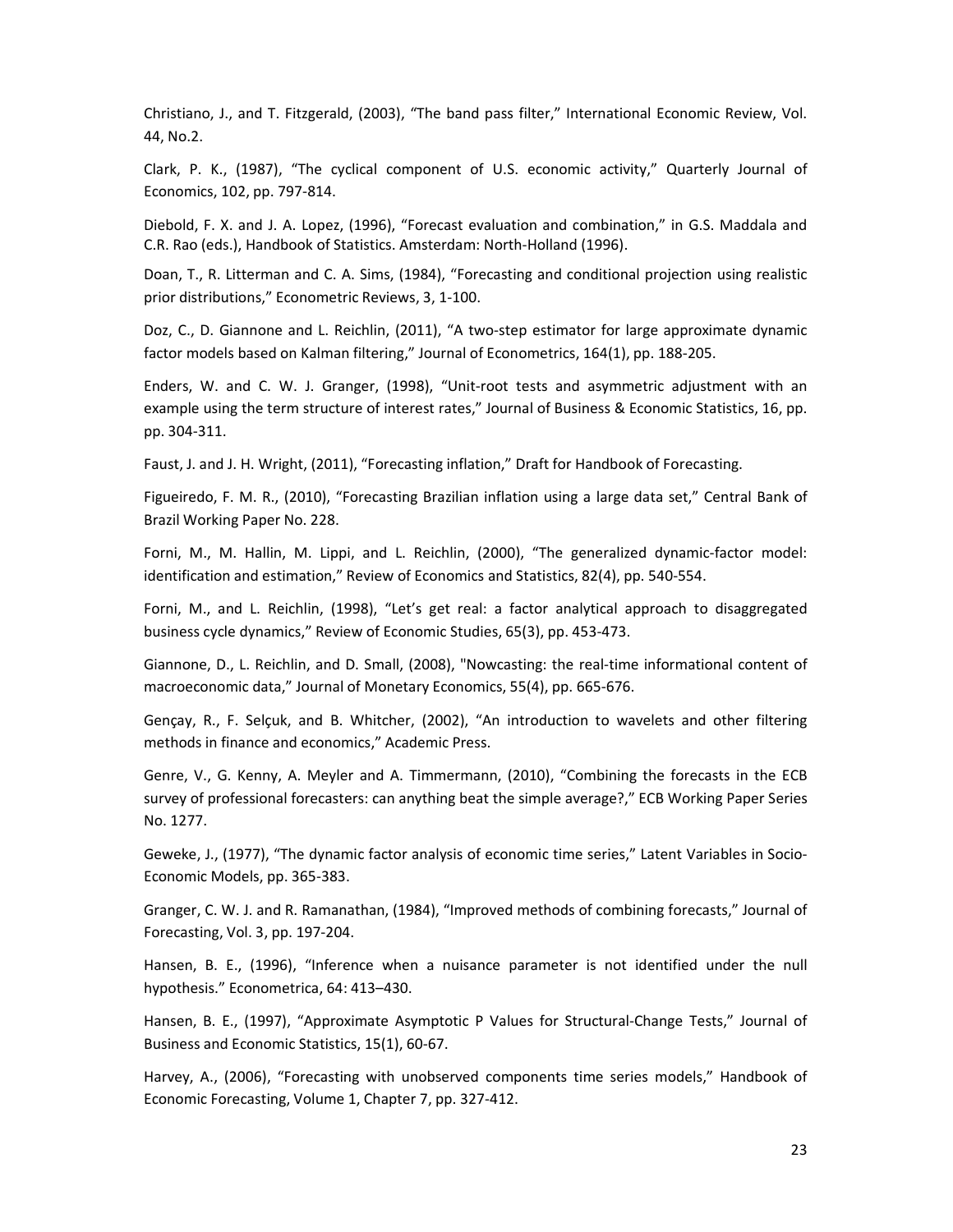Hodrick, R., and E. C. Prescott, (1997), "Postwar U.S. business cycles: an empirical investigation," Journal of Money, Credit, and Banking, 29 (1), pp. 1–16.

Hoffman, B., (2008), "Do monetary indicators lead euro area inflation?," ECB Working Paper No. 867.

Kadiyala, K. and S. Karlsson, (1993), "Forecasting with generalized Bayesian vector autoregressions," Journal of Forecasting. 12, pp. 365-378.

Kadiyala, K. and S. Karlsson, (1997), "Numerical methods for estimation and inference in Bayesian VAR- models," Journal of Applied Economics. 12, pp. 99-132.

Kapetanios, G., Y. Shin, and A. Snell, (2003), "Testing for a unit root in the nonlinear STAR framework," Journal of Econometrics, 112, pp. 359-79.

Kapetanios, G., V. Labhard and S. Price, (2006), "Forecasting using predictive likelihood model averaging," Economic Letters, 91, pp. 373-379.

Kapetanios, G., V. Labhard and S. Price, (2007), "Forecast combination and the Bank of England's suite of statistical forecasting models," Bank of England Working Paper No. 323.

Lack, C., (2006), "Forecasting Swiss inflation using VAR models," Swiss National Bank Economic Studies, No. 2.

Litterman R., (1980), "A Bayesian procedure for forecasting with vector autoregression," Massachusetts Institute of Technology, Department of Economics Working Paper.

Litterman R., (1986), "Forecasting with Bayesian vector autoregressions-five years of experience", Journal of Business and Economic Statistics, 4, pp. 25-38.

Öğünç, F., (2010), "Türkiye'de işlenmemiş gıda enflasyonunda oynaklık: durum tespiti," TCMB Ekonomi Notları, No. 10/05.

Öğünç, F., and Ç. Sarıkaya, (2011), "Görünmez ama hissedilmez değil: Türkiye'de çıktı açığı," Central Bank Review, 11(2), pp. 15-28.

Önder, A. Ö., (2004), "Forecasting inflation in emerging markets by using the Phillips curve and alternative time series models," Emerging Markets Finance and Trade, Vol. 40, No. 2, pp. 71–82.

Phillips, A. W., (1958), "The relationship between unemployment and the rate of change of money wages in the United Kingdom 1861-1957," Economica, 25(100), pp. 283–299.

Robertson, J. and E. Tallman, (1999), "Vector autoregressions: forecasting and reality," Federal Reserve Bank of Atlanta, Economic Review, 84, pp. 4- 18.

Stock, J., and M. W. Watson, (1989), "New indexes of coincident and leading economic indicators," NBER Macroeconomics Annual, 4, pp. 351-394.

Stock, J., and M. W. Watson, (1999), "Forecasting inflation," Journal of Monetary Economics, 44, pp. 293-335.

Stock, J., and M. W. Watson, (2002), "Macroeconomic forecasting using diffusion indexes," Journal of Business and Economic Statistics, 20(2), pp. 147-162.

Stock, J., and M. W. Watson, (2004), "Combining forecasts in a seven-country data set," Journal of Forecasting, pp. 405-430.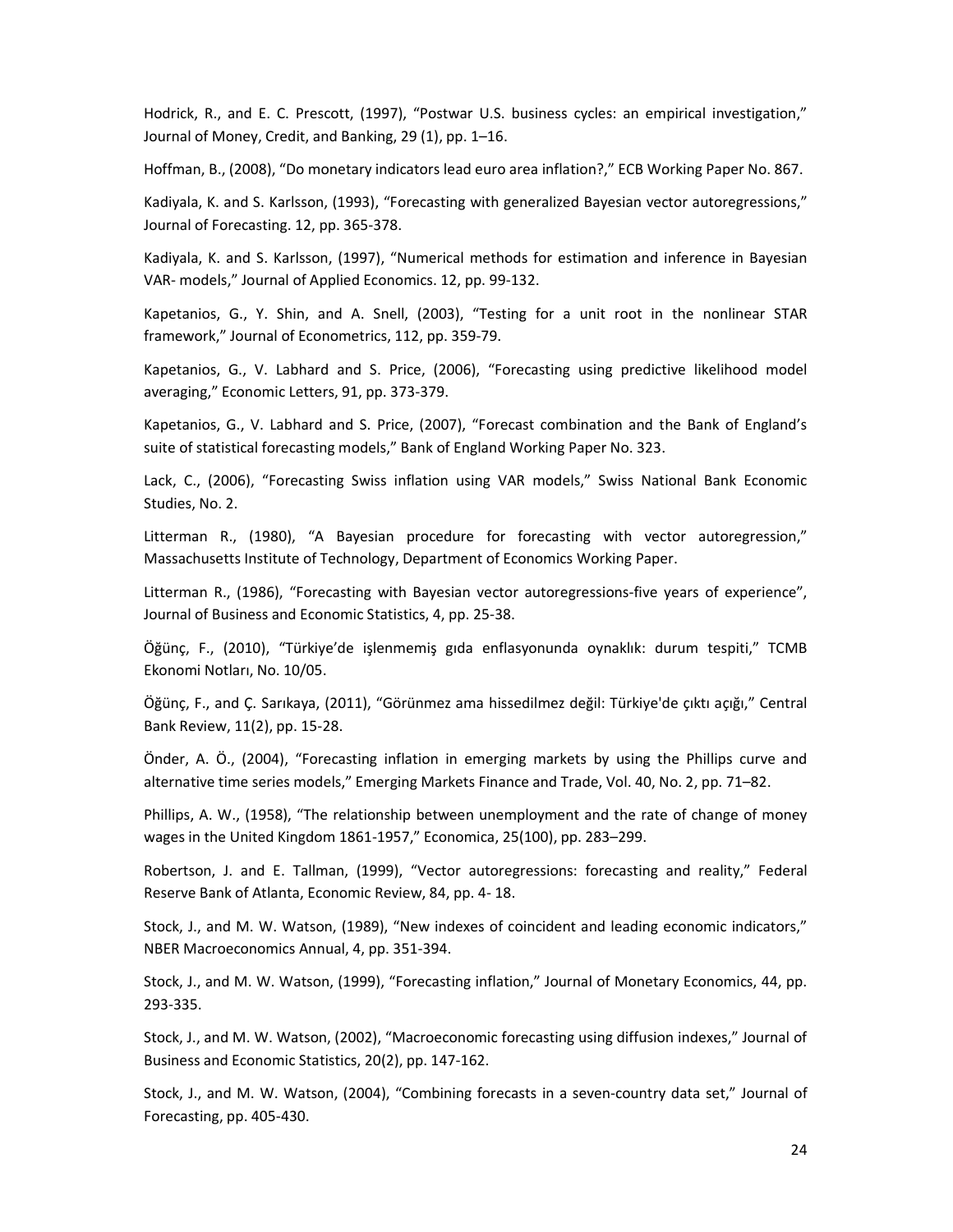Stock, J., and M. W. Watson, (2005), "Has inflation become harder to forecast?" Prepared for the conference, "Quantitative Evidence on Price Determination," Board of Governors of the Federal Reserve Board, September 29-30, Washington DC.

Stock, J., and M. W. Watson, (2008), "Phillips curve inflation forecasts," NBER Working Paper Series, No. 14322.

Stock, J., and M. W. Watson, (2010), "Dynamic factor models," Prepared for the Oxford Handbook of Economic Forecasting, Michael P. Clements and David F. Hendry (eds), Oxford University Press.

Swanson, N. R., and T. Zeng, (2001), "Choosing among competing econometric forecasts: regressionbased forecast combination using model selection," Journal of Forecasting, 6, pp. 425-440.

Teräsvirta, T., (2005), "Forecasting economic variables with nonlinear models," Handbook of Economic Forecasting, Chapter 10.

Timmermann, A., (2006), "Forecast combinations," in G. Elliot, C.W.J. Granger and A. Timmermann (Eds.), Handbook of Economic Forecasting, Volume 1. Amsterdam: Elsevier.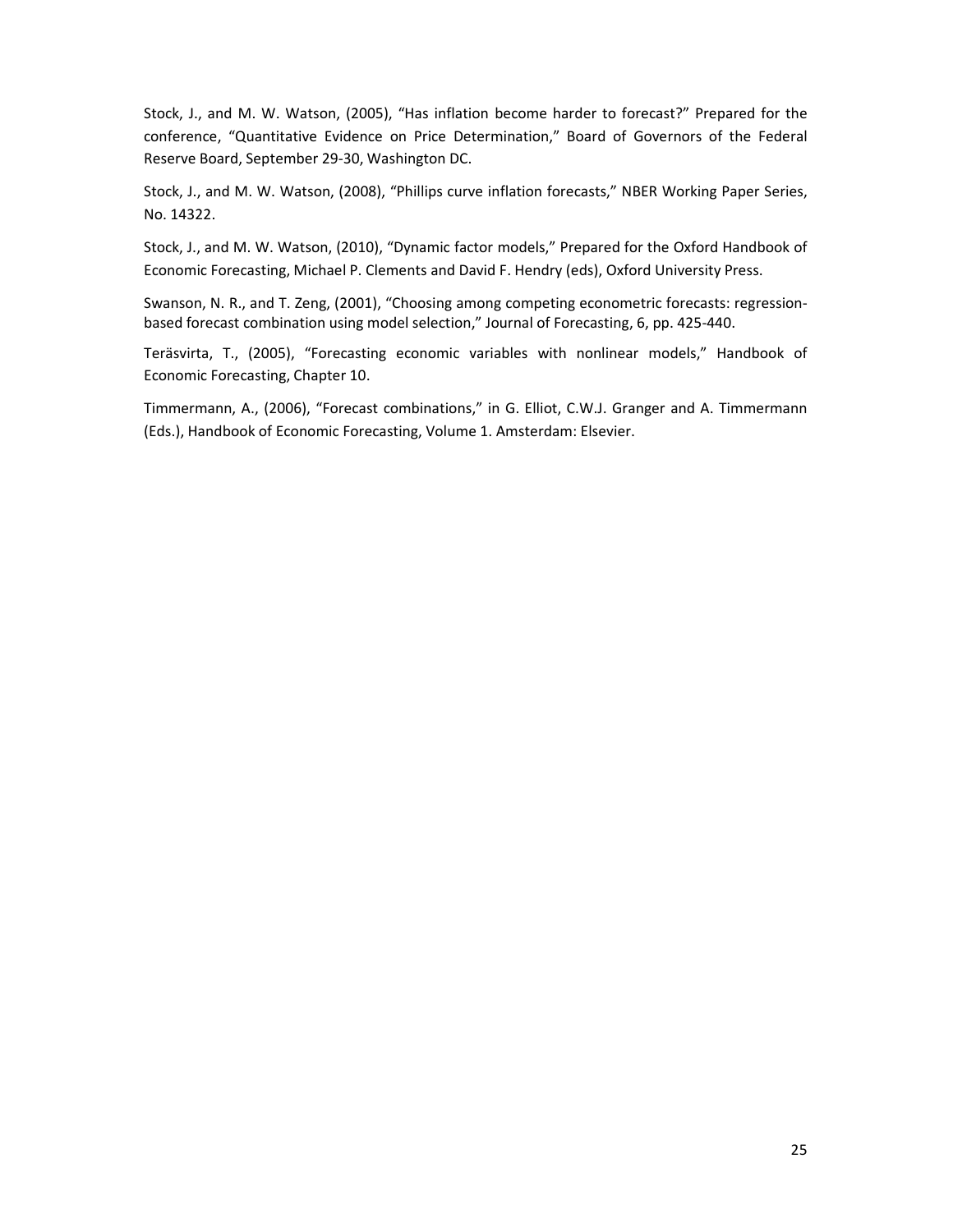# **Table 1: Variables in VAR and Dynamic Factor Models**

| Category               | <b>Variables</b>                                                                                   |
|------------------------|----------------------------------------------------------------------------------------------------|
| Real activity measures | Output gap, three different principle components of the GDP<br>components                          |
| Commodity prices       | Import price index, Goldman Sachs commodity price index, and a<br>principle component of these two |
| Exchange rates         | Euro/TL, USD/TL nominal rates, and a principle component of<br>these two                           |
| Monetary aggregates    | $M_2$ , $M_3$ , currency in circulation, currency issued and principle<br>components of these      |
| Interest rate          | Benchmark interest rate                                                                            |
| Exogenous variables    | Seasonal dummies, tax on fuel oil prices                                                           |

# **Variables in Unrestricted VAR Models Estimated at First Stage**

| Category                                        | <b>Variables</b>                                                                                                                                                                                                                                                                                                                                                                                                       |
|-------------------------------------------------|------------------------------------------------------------------------------------------------------------------------------------------------------------------------------------------------------------------------------------------------------------------------------------------------------------------------------------------------------------------------------------------------------------------------|
| Inflation expectations                          | 12 month ahead CPI inflation expectation (Survey of Expectations),<br>12 month ahead CPI inflation expectation of consumers (Consumer<br>Tendency Survey), 12 month ahead CPI inflation expectation of<br>financial sector participants (CNBC-e Survey)                                                                                                                                                                |
| Real activity measures                          | Output gap, capacity utilization rate (sa), industrial production (sa),<br>unemployment rate (sa), employment excluding agriculture (sa),<br>GDP (sa), private consumption (sa), government consumption (sa),<br>private investment (sa), change in stocks (sa), total final domestic<br>demand (sa), export (sa), import (sa), output gap of OECD region,<br>CNBC-e consumption index (sa), consumer confidence index |
| <b>External prices</b>                          | Import price index, Goldman Sachs commodity price index,<br>Goldman Sachs wheat price index, FAO food price index, Crude oil<br>prices per barrel (Brent), gold prices (Bloomberg, sa), import price<br>index of food manufacturing industry                                                                                                                                                                           |
| Exchange rates                                  | Euro/TL, USD/TL nominal rates, and CPI based real effective<br>exchange rate index (CBT)                                                                                                                                                                                                                                                                                                                               |
| <b>Financial indicators</b>                     | ISE national 100 index, MSCI EM equity index, S&P500, EMBI+<br>composite total return, EMBI+ Turkey total return, EMBI+<br>sovereign spread (all EM), EMBI+ Turkey sovereign spread, 5 year<br>CDS rate of Turkey, VIX index                                                                                                                                                                                           |
| Monetary indicators                             | Currency in circulation (sa), nonborrowed reserves, net liquid<br>assets of banking sector, benchmark interest rate, weighted<br>average interest rates for deposits (in TL) up to 3 months                                                                                                                                                                                                                            |
| Note: "sa" refers to seasonally adjusted series |                                                                                                                                                                                                                                                                                                                                                                                                                        |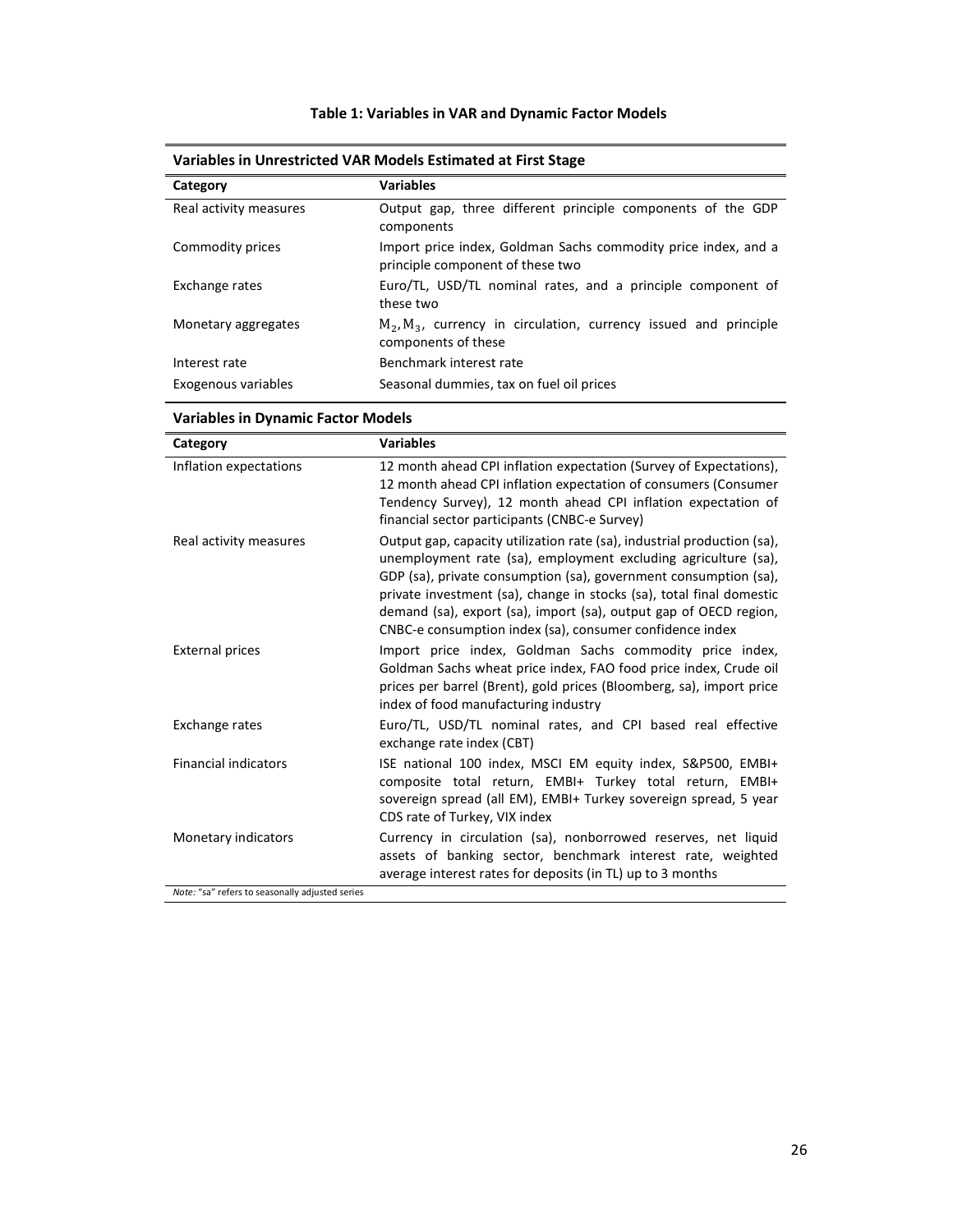|                                     | <b>VAR models</b> |                     |                 |        |
|-------------------------------------|-------------------|---------------------|-----------------|--------|
| <b>Endogenous variables</b>         |                   | <b>Unrestricted</b> | <b>Bayesian</b> |        |
|                                     | <b>VAR</b>        | <b>mVAR</b>         | <b>BVAR</b>     | eBVAR  |
| Output gap                          | $\ast$            | $\ast$              | $\ast$          | $\ast$ |
| Goldman Sachs commodity price index | $\ast$            | $\ast$              | $\ast$          | $\ast$ |
| Euro/TL nominal exchange rate       | $\ast$            | $\ast$              | $\ast$          | $\ast$ |
| Benchmark interest rate             | $\ast$            | *                   | $\ast$          | $\ast$ |
| $M_3$                               |                   | $\ast$              | $\ast$          | $\ast$ |
| Wage                                |                   |                     |                 | $\ast$ |
| <b>Total Credits</b>                |                   |                     |                 | $\ast$ |
| <b>ISE National 100 Index</b>       |                   |                     |                 | $\ast$ |
| <b>EMBI+Turkey</b>                  |                   |                     |                 | $\ast$ |
| <b>Exogenous variables</b>          |                   |                     |                 |        |
| Constant                            | $\ast$            | $\ast$              | $\ast$          | $\ast$ |
| Seasonal dummies                    | $\ast$            | *                   |                 |        |
| Lags                                | $\mathbf{1}$      | 1                   | 4               | 4      |

#### **Table 2: Variables in VAR models**

# **Table 3: Forecast Combination Methods by Type of Weights**

| Method                  |                                           |  |  |  |
|-------------------------|-------------------------------------------|--|--|--|
| <b>Constant Weights</b> | <b>Time Varying Weights</b>               |  |  |  |
| Simple Average          | Median                                    |  |  |  |
| <b>Trimmed Average</b>  | System for Averaging Models (SAM) Weights |  |  |  |
| <b>RMSE Weights</b>     | Performance Based (PB) Weights            |  |  |  |
|                         | Recent Best Forecaster (RBF)              |  |  |  |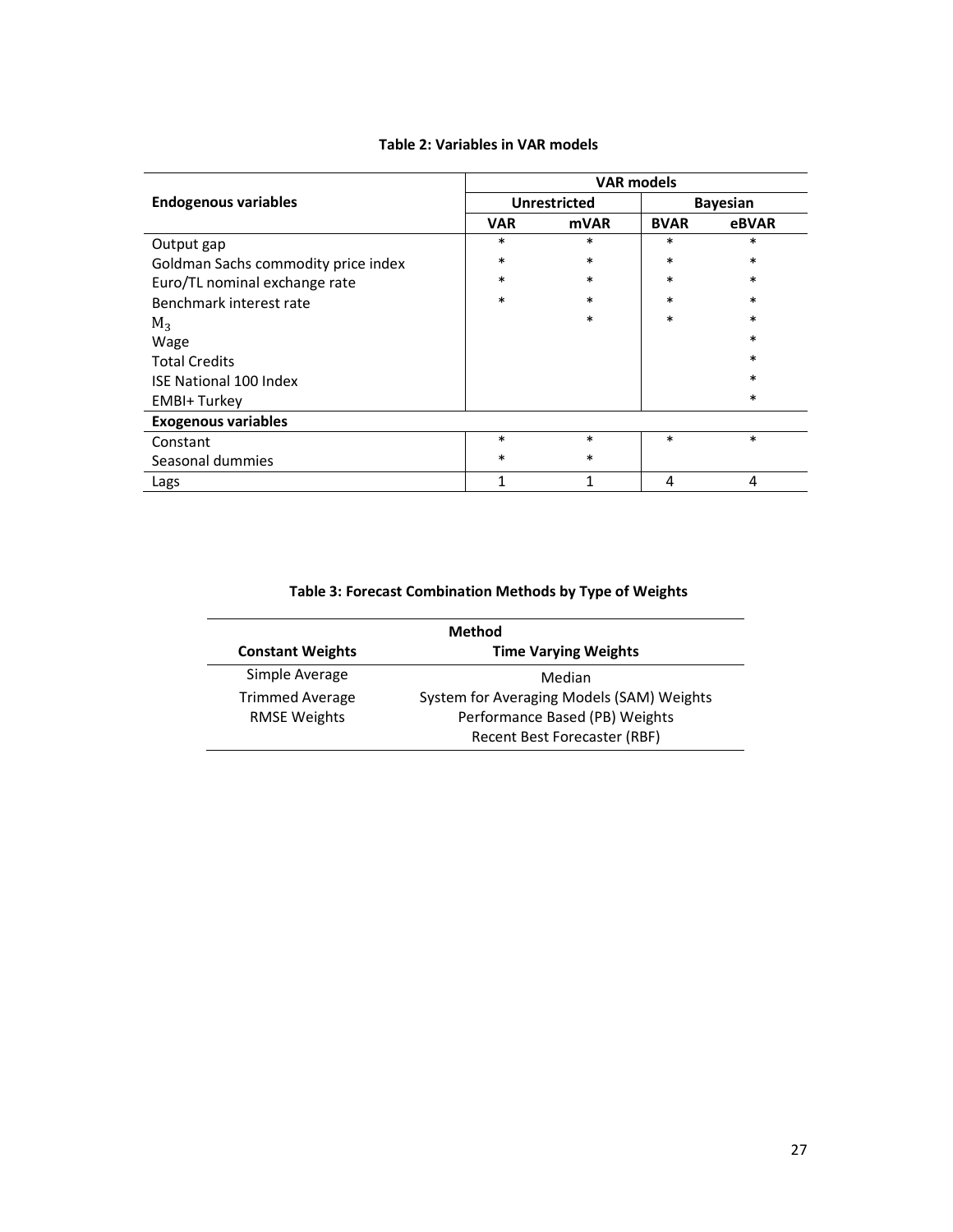|                                   | <b>Forecast Horizon</b> |       |       |         |  |
|-----------------------------------|-------------------------|-------|-------|---------|--|
|                                   | $h = 1$                 | $h=2$ | $h=3$ | $h = 4$ |  |
| <b>Individual Model Forecasts</b> |                         |       |       |         |  |
| $RW_T^{(1)}$                      | 1.00                    | 1.00  | 1.00  | 1.00    |  |
| RW D                              | 2.07                    | 1.18  | 1.20  | 0.96    |  |
| <b>UM</b>                         | 3.59                    | 2.35  | 2.50  | 3.24    |  |
| AR                                | 1.10                    | 1.37  | 1.90  | 2.91    |  |
| SARIMA                            | 0.76                    | 0.99  | 1.27  | 1.38    |  |
| <b>VAR</b>                        | 0.53                    | 0.82  | 1.02  | 1.17    |  |
| <b>mVAR</b>                       | 0.24                    | 0.69  | 1.17  | 1.79    |  |
| <b>BVAR</b>                       | 0.30                    | 0.60  | 0.61  | 0.58    |  |
| eBVAR                             | 0.36                    | 0.66  | 0.60  | 0.85    |  |
| <b>TVP</b>                        | 0.61                    | 0.54  | 0.67  | 1.11    |  |
| <b>WAVE</b>                       | 0.88                    | 0.72  | 1.08  | 1.04    |  |
| UC                                | 0.93                    | 1.04  | 1.00  | 0.90    |  |
| FM SE                             | 1.24                    | 0.75  | 1.20  | 1.19    |  |
| <b>FAVAR</b>                      | 0.93                    | 0.58  | 0.98  | 1.74    |  |
| <b>Forecast Combination</b>       |                         |       |       |         |  |
| Simple Average                    | 0.53                    | 0.61  | 0.69  | 0.88    |  |
| Median                            | 0.43                    | 0.63  | 0.83  | 1.01    |  |
| <b>RMSE Weights</b>               | 0.34                    | 0.54  | 0.55  | 0.62    |  |
| <b>SAM Weights</b>                | 0.43                    | 0.71  | 0.81  | 0.96    |  |
| PB Weights( $\delta$ =0.9)        | 0.39                    | 0.94  | 0.95  | 1.29    |  |
| <b>RBF</b>                        | 0.37                    | 1.39  | 1.23  | 1.77    |  |
| <b>Trimmed Average</b>            | 0.47                    | 0.61  | 0.69  | 0.85    |  |

**Table 4: RMSEs Relative to the Traditional Random Walk Benchmark**

*Notes:* The abbreviations of the individual forecasting models are used as follows: RW\_T: Traditional Random Walk, RW\_D: Direct Random Walk, UM: Unconditional Mean, AR: Autoregressive Model, SARIMA: Seasonal ARIMA, VAR: Vector Autoregressive Model, mVAR: Monetary VAR, BVAR: Bayesian Vector Autoregressive Model, eBVAR: Extended BVAR, TVP: Phillips Curve Motivated Time<br>Varying Parameter Model, WAVE: Wavelet Filter Approach, UC: Unobserved Component Model, FM\_SE: Factor Equation, FAVAR: Factor-augmented Vector Autoregression Model.

 $^{(1)}$  The entries are the RMSE of the alternative model or combination method relative to the RMSE of the traditional random walk. Figures in bold represent RRMSEs smaller than one. Best performing models/methods of each horizon are shaded in grey.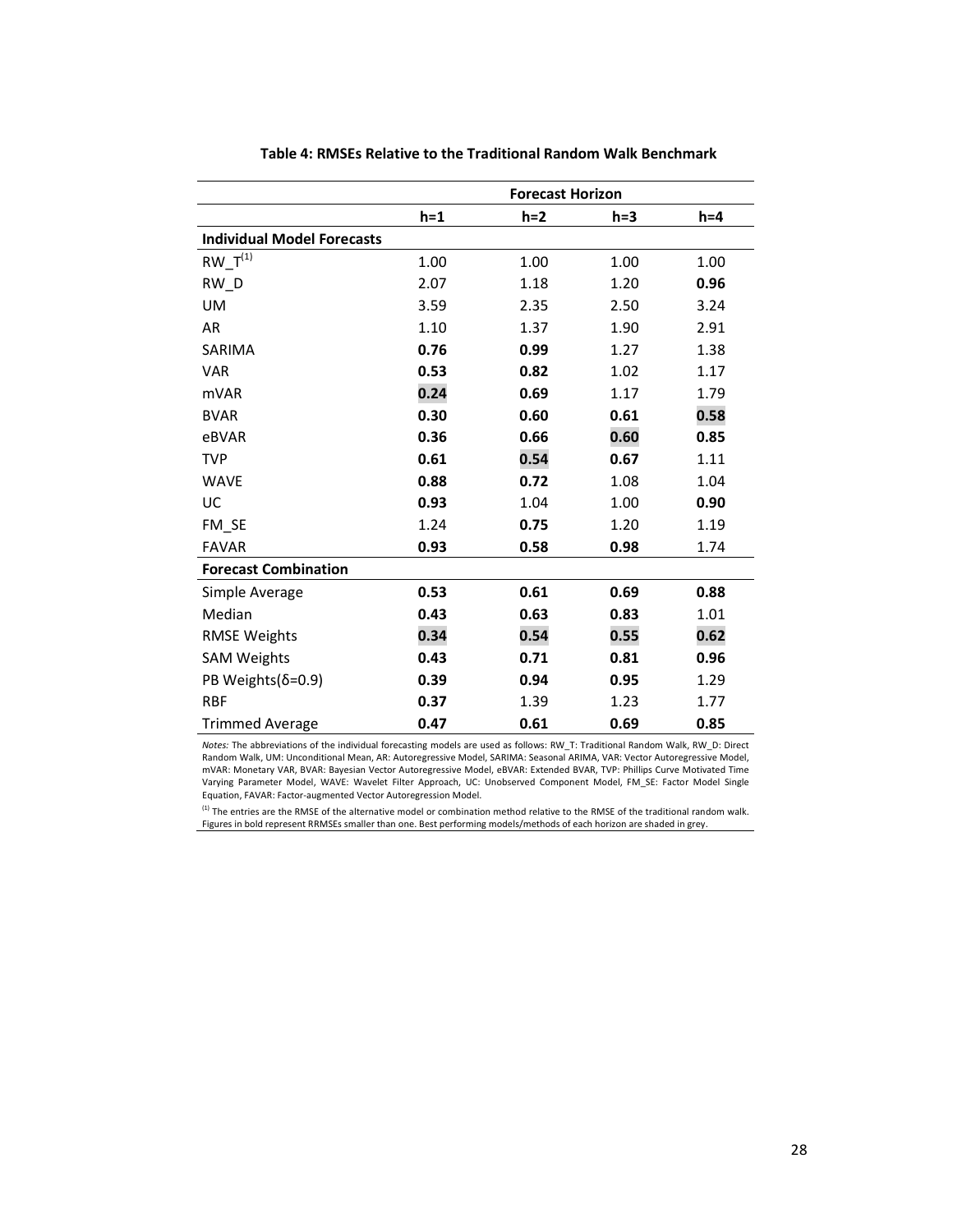

**Figure 1: Relative RMSEs of Individual Models at h=1 and 2**

**Figure 2: RRMSEs of Best Performing Individual Models For Each Horizon**



**Figure 3: Relative Forecasting Performance of the Combination Strategies**

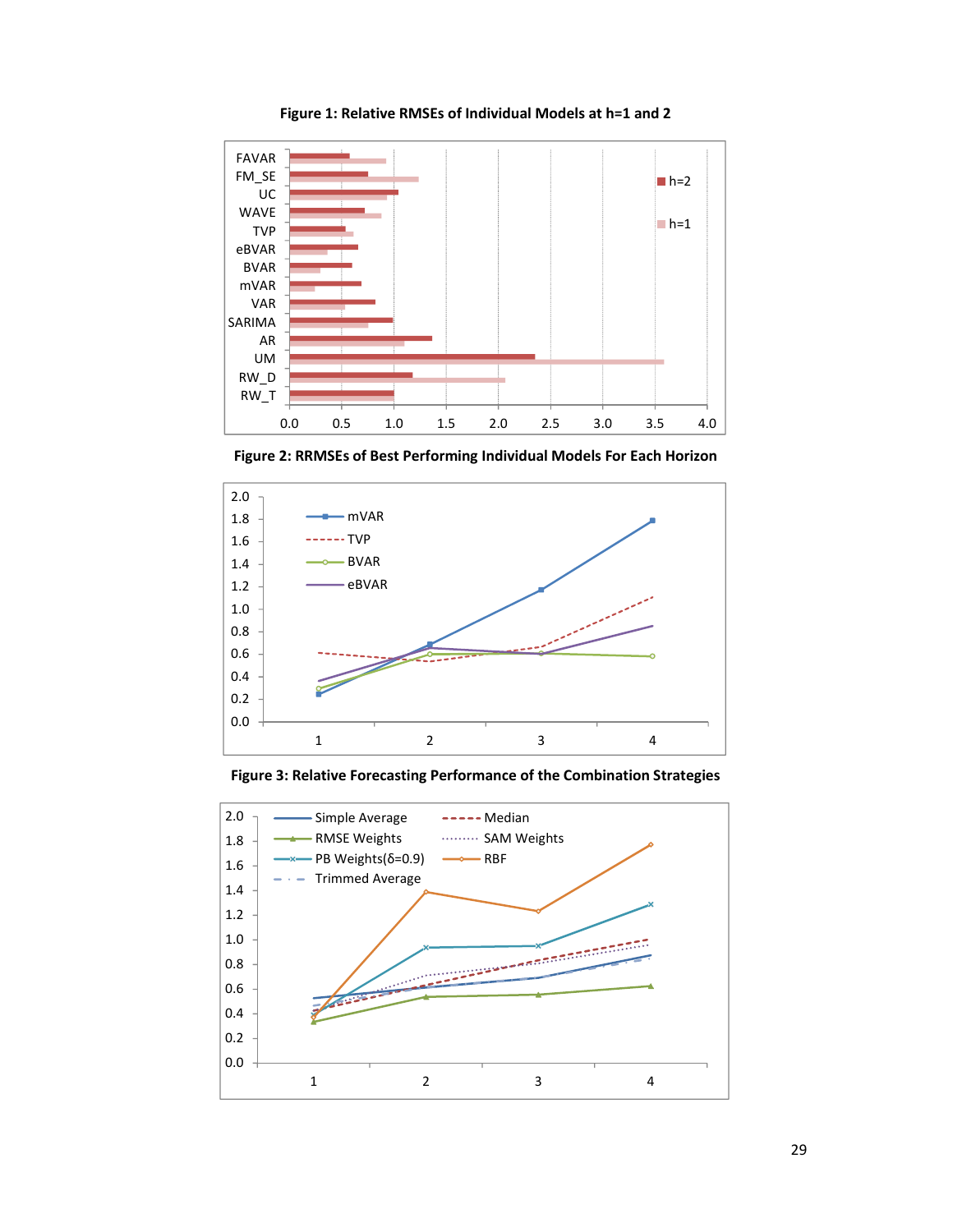



**a) BVAR b) RMSE Weighted Combination Method**



*Note:* Figure graphs BVAR forecasts at different times. Dates in the legends refer to the end date of each recursive sample.